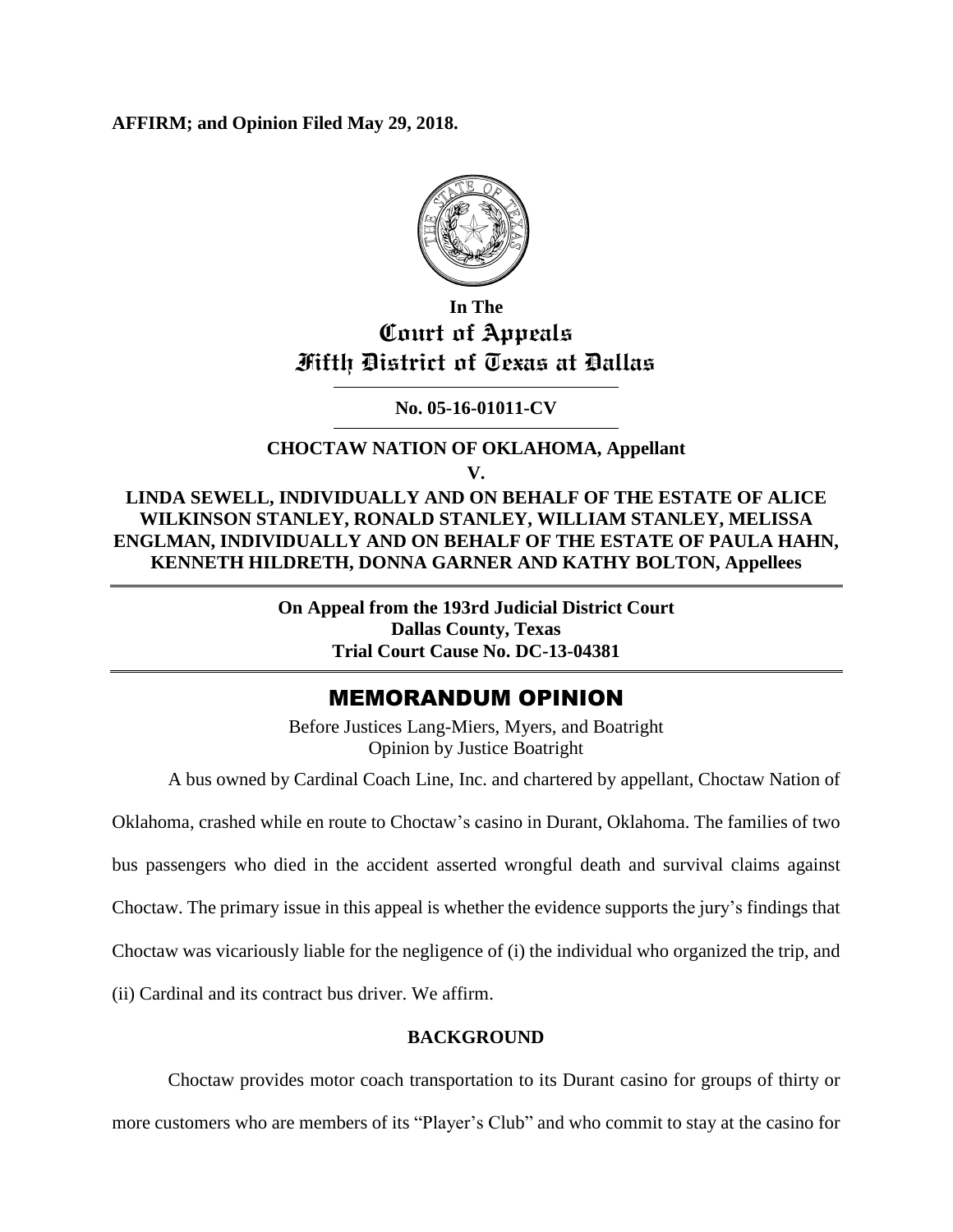at least five hours on a given trip. To utilize Choctaw's bus service, a "group tour coordinator" must make a reservation through Choctaw's Tours and Travel Department. Group tour coordinators are not employees of Choctaw, but they must sign a "Group Tour Acceptance Agreement" that sets forth Choctaw's rules for the buses that it provides. The rules bar unsafe or inappropriate passenger conduct, including a prohibition against distracting the bus driver while he is driving.

Choctaw is federally licensed as a motor carrier. It owns and operates a fleet of buses to transport its customers to and from its casino. It also charters authorized carriers to handle trips for which its own buses are not available. The casino trip at issue was such an occasion. Sue Taylor, a group tour coordinator known to her friends as "Casino Sue," made reservations with Choctaw for a trip to occur on April 11, 2013. To accommodate Taylor's reservation, Choctaw contracted with Cardinal, an independent charter bus company that itself was a federally licensed motor carrier and that owned its own fleet of buses. Cardinal charged Choctaw \$750 for the round trip and assigned one of its contract bus drivers, Loyd Rieve, to serve as the driver. Cardinal paid Rieve \$125 to make the trip. Rieve had driven on prior casino trips organized by Taylor, and Taylor requested that he be assigned to drive on the trip in question.

On the morning of April 11, the Cardinal-owned bus picked up Taylor's group, the majority of whom were senior citizens, and embarked for the casino. The accident occurred soon after the bus had merged onto the President George Bush Turnpike from State Highway 161. Rieve and Taylor disagreed over whether to continue on the turnpike, which is a paid tollway. Rieve crashed the bus while discussing this issue with Taylor. The bus drifted onto the shoulder, struck a crash attenuator, and then veered across the road and struck a concrete barrier, after which it rolled onto its side. The Department of Public Safety subsequently concluded that the accident was caused by Rieve's failure to drive in a single lane of traffic due to driver inattention or a medical issue.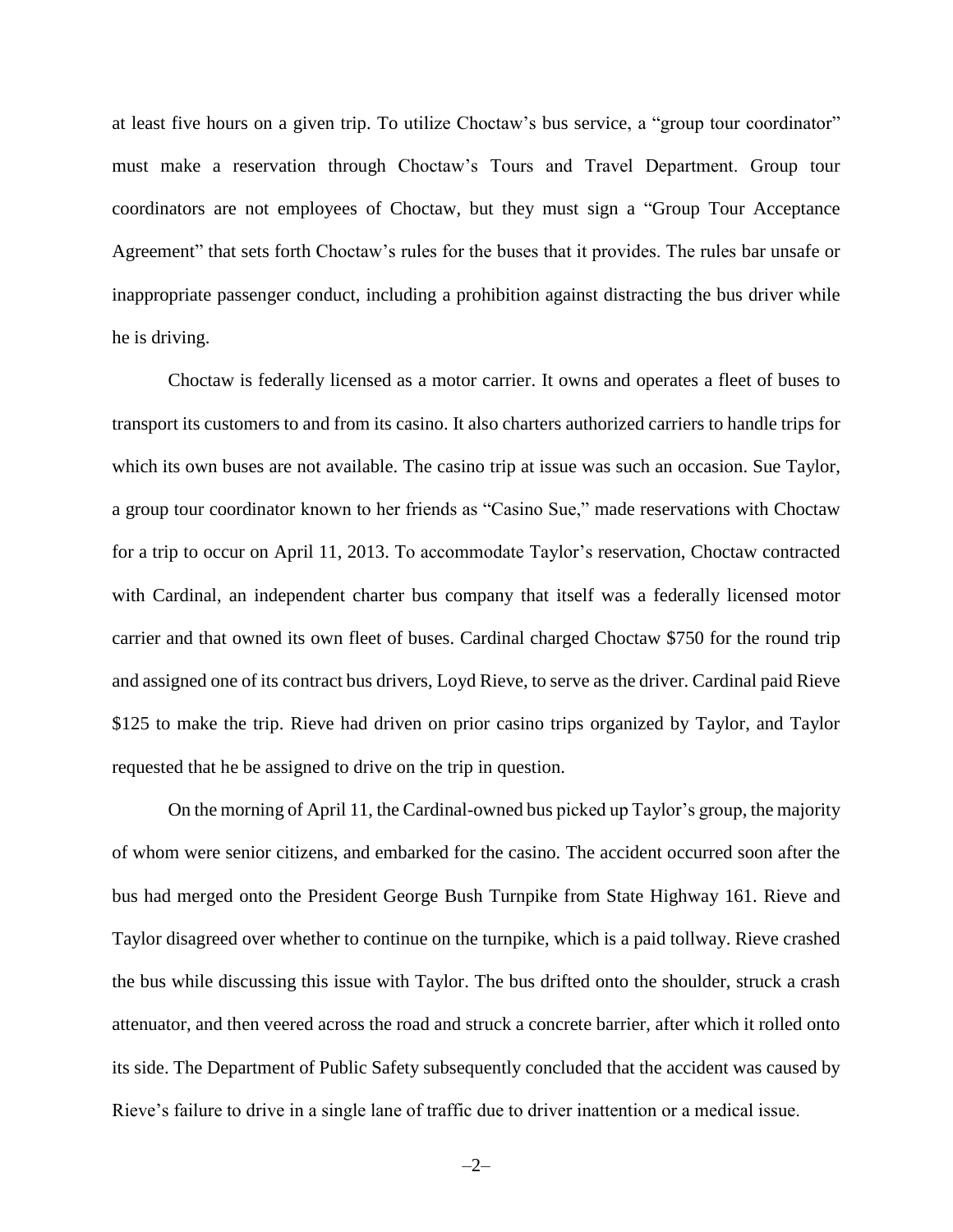Passengers Alice Stanley and Paula Hahn died in the accident. Thereafter, appellee Linda Sewell, individually and on behalf of Ms. Stanley's estate, and appellees Ronald and William Stanley, who are Ms. Stanley's surviving sons, sued Cardinal and Rieve based on claims including negligence and vicarious liability. The Stanley appellees later amended their petition to add Choctaw as a defendant and to assert similar claims against it. In addition, appellee Melissa Engman, individually and on behalf of Ms. Hahn's estate, and appellees Kenneth Hindreth, Donna Garner, and Kathy Bolton, who are Hahn's surviving children, intervened in the lawsuit and asserted similar claims against Choctaw. The appellees settled with Cardinal and Rieve, and their claims against Choctaw were tried in April 2016.

At the conclusion of the trial, the jury found that the negligence of Choctaw, Rieve, and Cardinal proximately caused the accident. The jury apportioned Choctaw's responsibility at twenty-five percent, Rieve's at fifty-eight percent, and Cardinal's at seventeen percent. The jury also found against Choctaw on several common-law vicarious liability theories, as will be described in more detail below. The district court rendered judgment against Choctaw in an amount in excess of \$9.3 million, which represented 100 percent of the damages found by the jury, less certain settlement credits. Choctaw filed a motion for new trial, which was overruled by operation of law. This appeal followed.

#### **ANALYSIS**

Choctaw raises fifteen issues. Ten of these relate to whether Choctaw owed the appellees a duty, which is predicated on whether it can be held vicariously liable for the negligence of Taylor, Cardinal, and Rieve.

#### **I. Federal Preemption**

In its first through third issues, Choctaw contends that Cardinal was the sole federal motor carrier with respect to the trip in question. *See Gonzalez v. Ramirez*, 463 S.W.3d 499, 504 (Tex.

–3–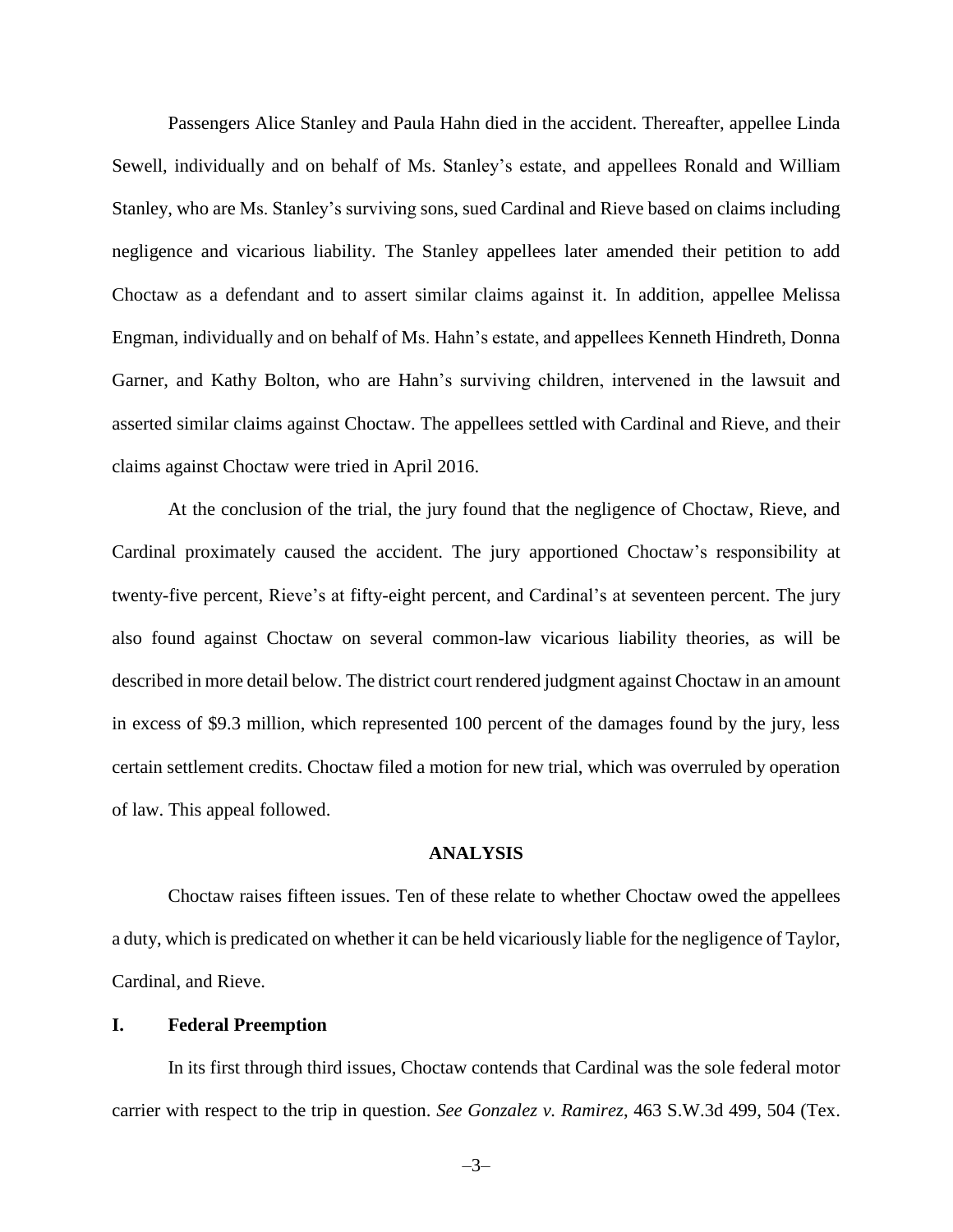2015) (per curiam) (concluding that a defendant's status as a motor carrier depends on the specific transaction at issue). It argues that Cardinal, as the sole carrier, owed a non-delegable duty to the bus passengers and was exclusively liable for Rieve's negligence. *See Morris v JTM Materials,*  Inc., 78 S.W.3d 28, 40 (Tex. App.—Fort Worth 2002, no pet.) (concluding that a licensed motor carrier may not release itself from liability by delegating the rights conferred by its license to another party). Choctaw also urges that federal law preempts the appellees' state law claims against it.

We need not decide whether Cardinal was the sole federal carrier here.<sup>1</sup> Even assuming this to be the case, federal preemption would not bar the appellees' state-law claims against Choctaw. While preemption may preclude a motor carrier from avoiding liability by classifying its drivers as independent contractors, *Morris*, 78 S.W.3d at 37–39, it does not preclude an injured plaintiff from imposing liability on other parties based upon state-law principles of vicarious liability. For example, an interstate motor carrier's liability for equipment and drivers covered by leasing arrangements is not governed by common-law doctrines. *Id.* at 39. Instead, the carrier (also referred to as the statutory employer) is vicariously liable as a matter of law under federal law for the negligence of its statutory employee drivers. *Id.* However, the carrier's liability under federal law does not preempt the imposition of state common-law liability against other parties. *See Hogan v. J. Higgins Trucking, Inc.*, 197 S.W.3d 879, 884 (Tex. App.—Dallas 2006, no pet.) (noting that federal case law has not interpreted 49 C.F.R. § 376.12(c) to preempt common-law liability). In sum, the federal statutory liability of a carrier (in this case, Cardinal) is in addition to, not in lieu of, the common-law liability of other parties to the incident (in this case, Choctaw). We overrule Choctaw's first through third issues.

 $\overline{a}$ 

<sup>&</sup>lt;sup>1</sup> The appellees urge to the contrary—that Choctaw and Cardinal were both liable as "co-carriers" under federal law. Though Choctaw concedes that it too is a federally licensed motor carrier, no such evidence was presented to the jury, nor was this issue submitted in the court's charge.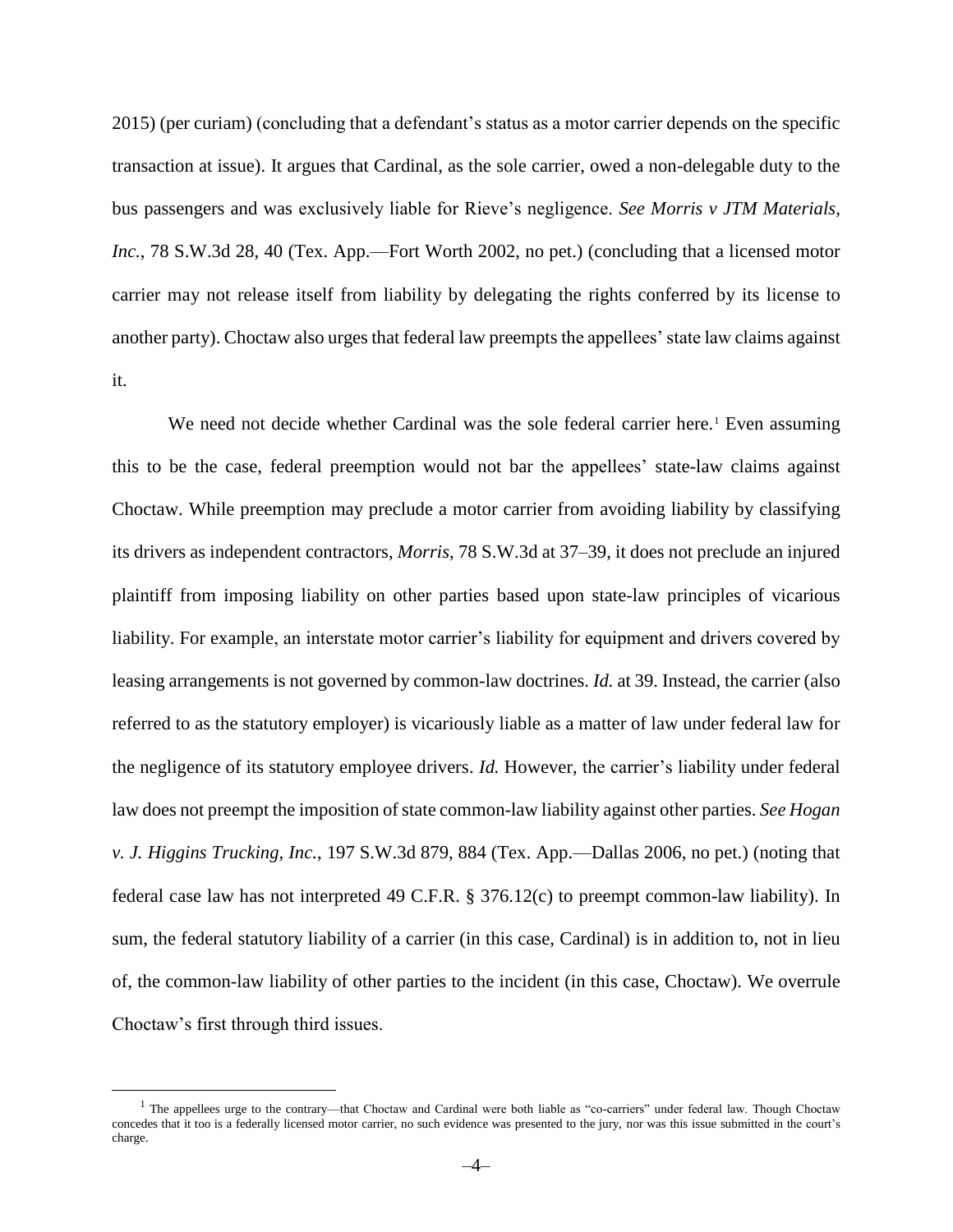#### **II. State-Law Vicarious Liability**

Choctaw's fourth through tenth issues contest the jury's findings that it was liable for the negligence of Taylor, Rieve, and Cardinal under state-law control theories. The jury found that "during the occurrence in question":

- (i). Choctaw "exercise[d] or retain[ed] some control over the manner by which the passengers were transported by bus to the casino" (Question One);
- (ii). Cardinal, Rieve, and Taylor were "acting in the furtherance of a mission for the benefit of Choctaw and subject to control by Choctaw as to the details of the mission" (Question Two);
- (iii). Rieve was a "borrowed employee" of Choctaw (Question Three); and
- (iv). An "ostensible agency" relationship existed between Choctaw and Taylor "with respect to the transportation of the passengers to the casino." (Question Four).

Choctaw contends that the evidence does not support the jury's findings, alleging that (i) the operation of the bus was under Cardinal's exclusive control, (ii) Rieve was not a "borrowed employee," (iii) Taylor was neither Choctaw's agent nor its ostensible agent, and (iv) Taylor did not interfere with Rieve's driving of the bus.

#### **A. Sufficiency of Evidence to Support Findings Regarding Taylor**

The appellees' case against Choctaw focused in large part on Taylor's role in causing the accident. We thus begin by examining Choctaw's contention that it is not liable for Taylor's conduct.

#### **1. Existence of a Duty**

The jury found Choctaw responsible for twenty-five percent of the appellees' loss. Choctaw interprets this finding as factually predicated on Taylor's distraction of Rieve as he drove the bus. Its eighth issue contends that it was Rieve who chose to converse with Taylor as he drove the bus and that Taylor's conduct did not give rise to a duty on her part to the other passengers. Choctaw relies on out-of-state case law that, in the absence of a special relationship causing the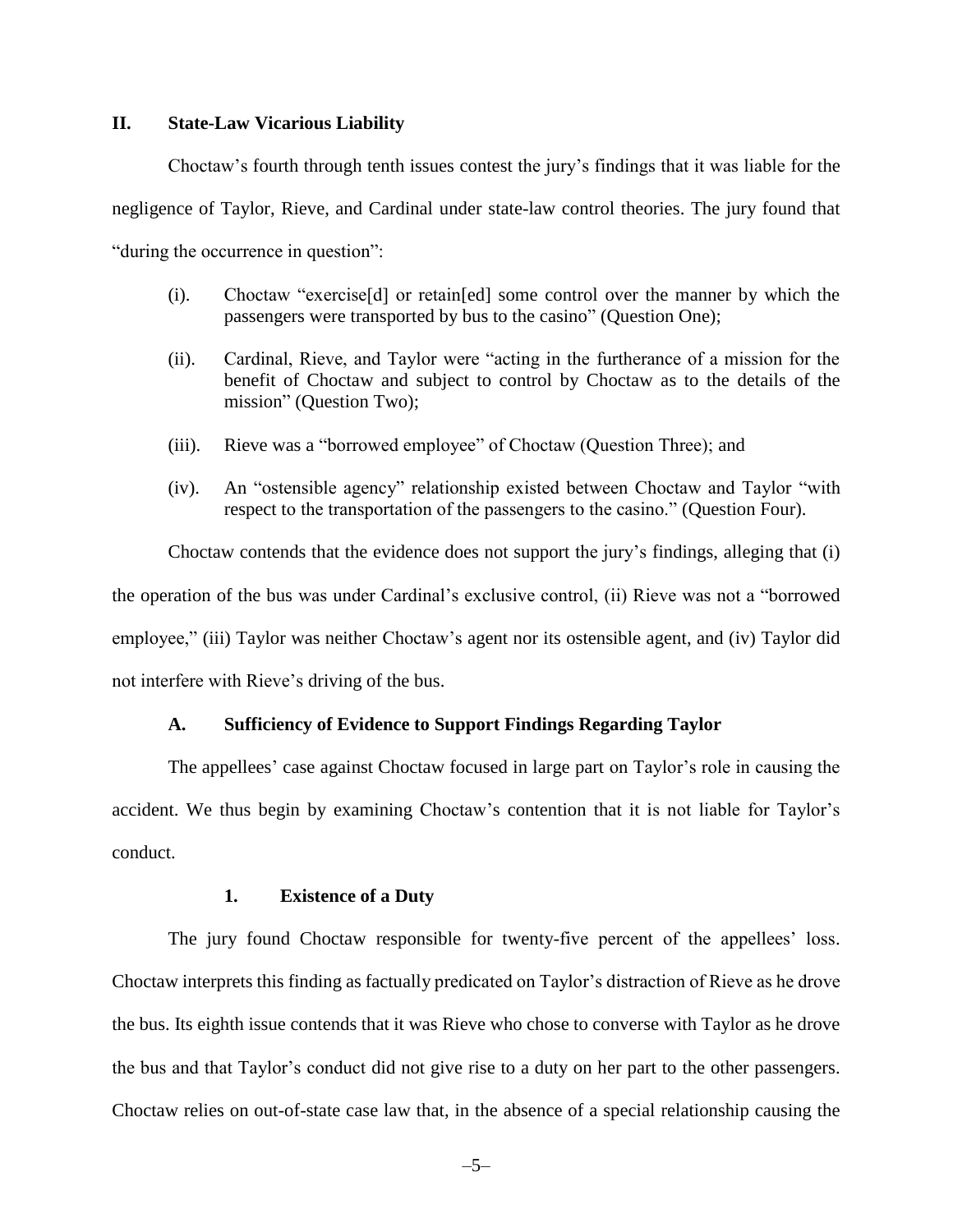negligence of the driver to be imputed to the passenger, the passenger owes no duty to a third party to exercise any control or to give any warning to the driver. *E.g., Hurt v. Freeland*, 589 N.W.2d 551, 553, 555–59 (N.D. 1999); *Welc v. Porter*, 675 A.2d 334, 338 (Pa. Super. Ct. 1996); *Brown v. Jones*, 503 N.W.2d 735, 736 (Mich. Ct. App. 1993); *Lego v. Schmidt*, 805 P.2d 1119, 1122–23 (Colo. Ct. App. 1990). However, the cases cited by Choctaw also acknowledge a passenger's duty not to substantially interfere with the driver's operation of the vehicle. *See Hurt*, 589 N.W.2d at 558 ("Liability may attach where the passenger has substantially interfered with the operation of the vehicle, because a passenger has a duty not to interfere with the operation of the vehicle."); *Lego*, 805 P.2d at 1122 (noting out-of-state case law permitting recovery against passenger who, by hitting driver on head, caused him to turn around and lose control of vehicle (citing *Hetterle v. Chido*, 400 N.W.2d 324 (Mich. Ct. App. 1986)))); *Resseguie v. Reynolds*, 11 Pa. D. & C.4th 558, 562 (Pa. Ct. of Common Pleas 1991), *aff'd*, 613 A.2d 34 (Pa. Super. Ct. 1992) (noting that no Pennsylvania court has recognized a passenger duty but that "one such duty probably includes the duty not to actively interfere with the driver, by blinding his vision, or affecting the steering, or throwing matter into his lap or upon his feet").

In Texas, the existence of a duty is a question of law for the court to decide from the facts surrounding the circumstances in question. *Greater Houston Transp. Co. v. Phillips*, 801 S.W.2d 523, 525 (Tex. 1990). A passenger's duty is measured by the same standard of care as that of the driver, though the conduct required of a passenger to satisfy her duty may be different from that required of the driver. *Adams v. Morris*, 584 S.W.2d 712, 716 (Tex. Civ. App.—Tyler 1979, no writ). A passenger may rely on the driver to keep watch unless she knows from past experience, or from the manner in which the vehicle is being driven on the particular trip, that the driver is likely to be inattentive or careless. *Id*. In addition, a passenger must protest the driver's excessive speed if it is such that a reasonable man would realize its excessive character. *Id.*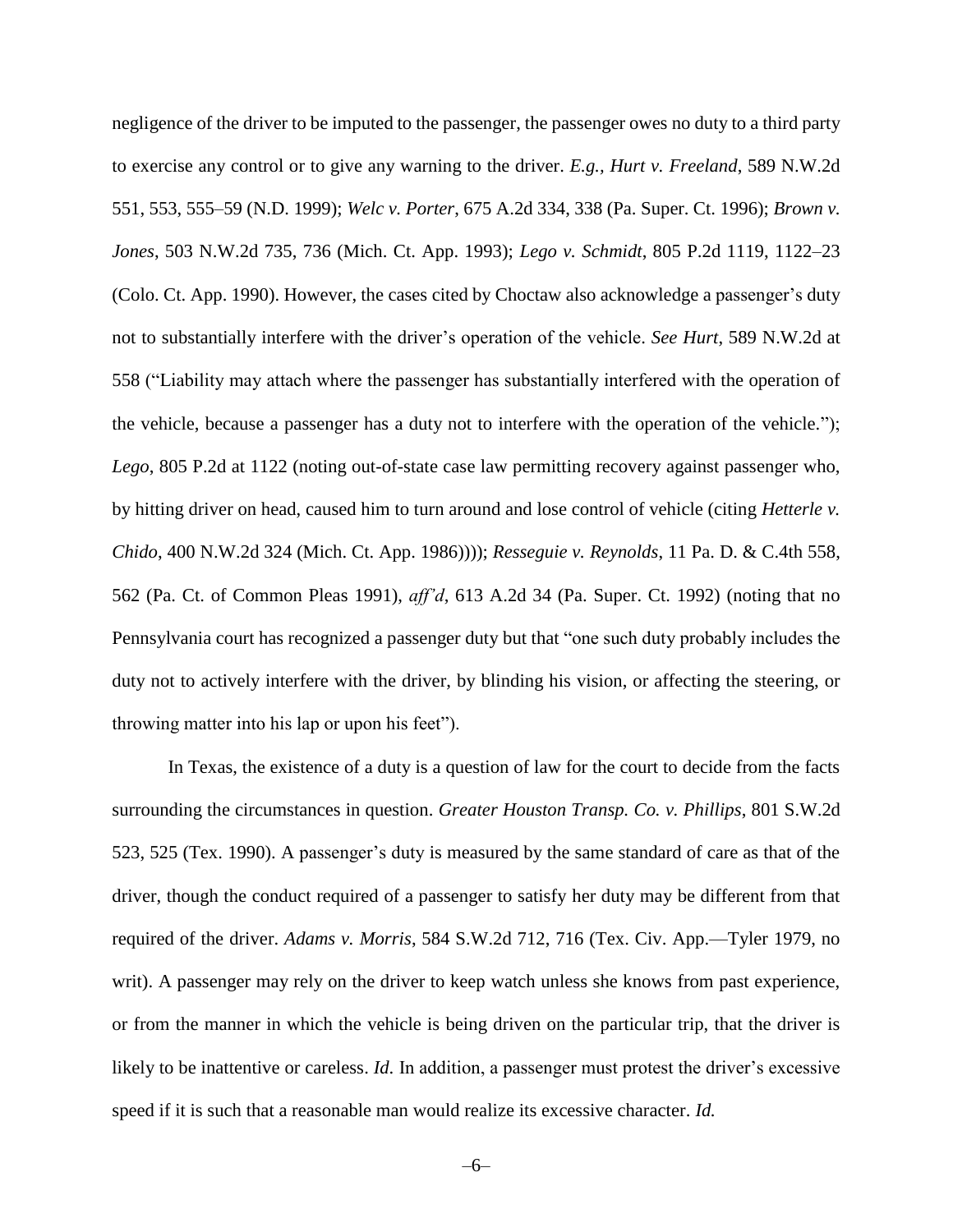Our sister court in *Adams* affirmed the trial court's conclusion that the passenger owed a duty, based on circumstances including that the passenger (i) retained the authority to direct how the car was operated, (ii) diverted the driver's attention by requesting the driver to clean up the seat while the passenger attempted to stand up in the car, and (iii) failed to keep a lookout while the driver's attention was diverted and failed to request the driver to slow down or stop. *Id.* at 716– 17. In contrast, another sister court in *Galvan v. Sisk* affirmed a summary judgment for the defendant passenger based on evidence including that the driver was not speeding, the passenger had seen nothing about the driver's driving that would alarm him, and the passenger was not advising or directing the driver in any way. 526 S.W.2d 717, 719–20 (Tex. Civ. App.—San Antonio 1975, no writ). The court also affirmed the passenger's summary-judgment motion against the plaintiff's joint venture and master-and-servant theories of liability, determining that these theories were negated by the absence of evidence that the driver had relinquished any part of his exclusive right to control the automobile. *Id.* at 719. In *Escamilla v. Garcia*, the San Antonio Court of Appeals affirmed a jury's verdict that a passenger had acted with comparative negligence by interfering with the driver's operation of the vehicle. 653 S.W.2d 58, 59–62 (Tex. App.—San Antonio 1983, writ ref'd n.r.e.). The court rejected the passenger's contention that the evidence was insufficient to support the verdict, noting that the driver had testified that the passenger yelled and grabbed at the driver, or at the steering wheel, so as to distract the driver and prevent him from avoiding the accident. *Id.*

Based upon the foregoing authority from this state and from other jurisdictions, we conclude that Taylor owed a duty to her fellow passengers to refrain from affirmatively interfering with Rieve's operation of the bus, which is the appellees' theory of the case. We overrule Choctaw's eighth issue.

–7–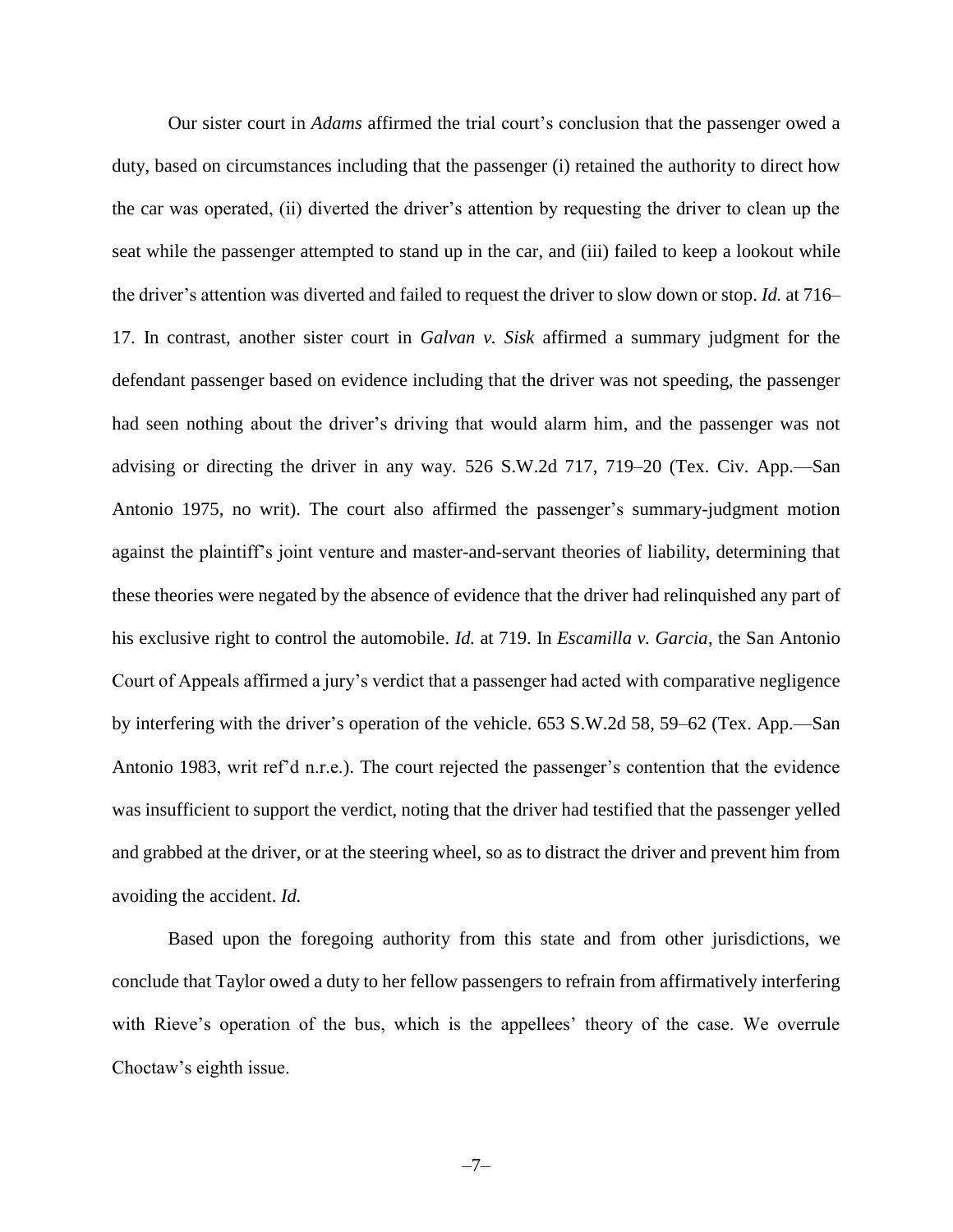#### **2. Breach of Duty**

Choctaw's ninth issue urges that the evidence was insufficient to show that Taylor affirmatively distracted Rieve, as opposed to Rieve's becoming distracted independently. We construe Choctaw's brief as contesting the legal sufficiency of the evidence to support the jury's findings.<sup>2</sup> We must credit favorable evidence that supports the verdict, if reasonable jurors could, and disregard contrary evidence unless reasonable jurors could not. *City of Keller v. Wilson*, 168 S.W.3d 802, 827 (Tex. 2005). Anything more than a scintilla of evidence is legally sufficient to support a jury's finding. *Cont'l Coffee Prods. Co. v. Cazarez*, 937 S.W.2d 444, 450 (Tex. 1996). To be more than a scintilla, the evidence must "rise[] to a level that would enable reasonable and fair-minded people to differ in their conclusions." *Gharda USA, Inc. v. Control Sols., Inc.*, 464 S.W.3d 338, 347 (Tex. 2015) (citation and internal quotation omitted).

We next examine the evidence, viewed in the light most favorable to the jury's findings, relevant to whether Taylor affirmatively interfered with Rieve's operation of the bus. Taylor did not testify at trial, and Rieve had no recollection of the accident. However, passenger Martha Boultinghouse offered an eyewitness view observed from her aisle seat located six or seven rows back on the passenger side of the bus. According to Boultinghouse, Taylor walked up and stood in the aisle directly behind Rieve, next to her driver-side front-row seat. Boultinghouse saw Taylor engage Rieve in conversation. Rieve said that he needed a toll sticker to take the turnpike, and Taylor responded that she did not have a sticker. Rieve appeared distracted as he divided his attention between driving and conversing with Taylor. Boultinghouse perceived that Rieve was driving too fast.

 $\overline{a}$ 

 $<sup>2</sup>$  While the "issues presented" section of Choctaw's brief also poses whether there is a factual basis for some findings, and whether the</sup> evidence is factually sufficient to support other findings, the body of the brief neither references nor analyzes a factual-sufficiency challenge. We therefore conclude that Choctaw inadequately briefed its factual sufficiency challenge, and we will not address it. *See* TEX. R. APP. P. 38.1(i) (providing that appellant's brief must contain a clear and concise argument for the contentions made, with appropriate citations to authorities and to the record).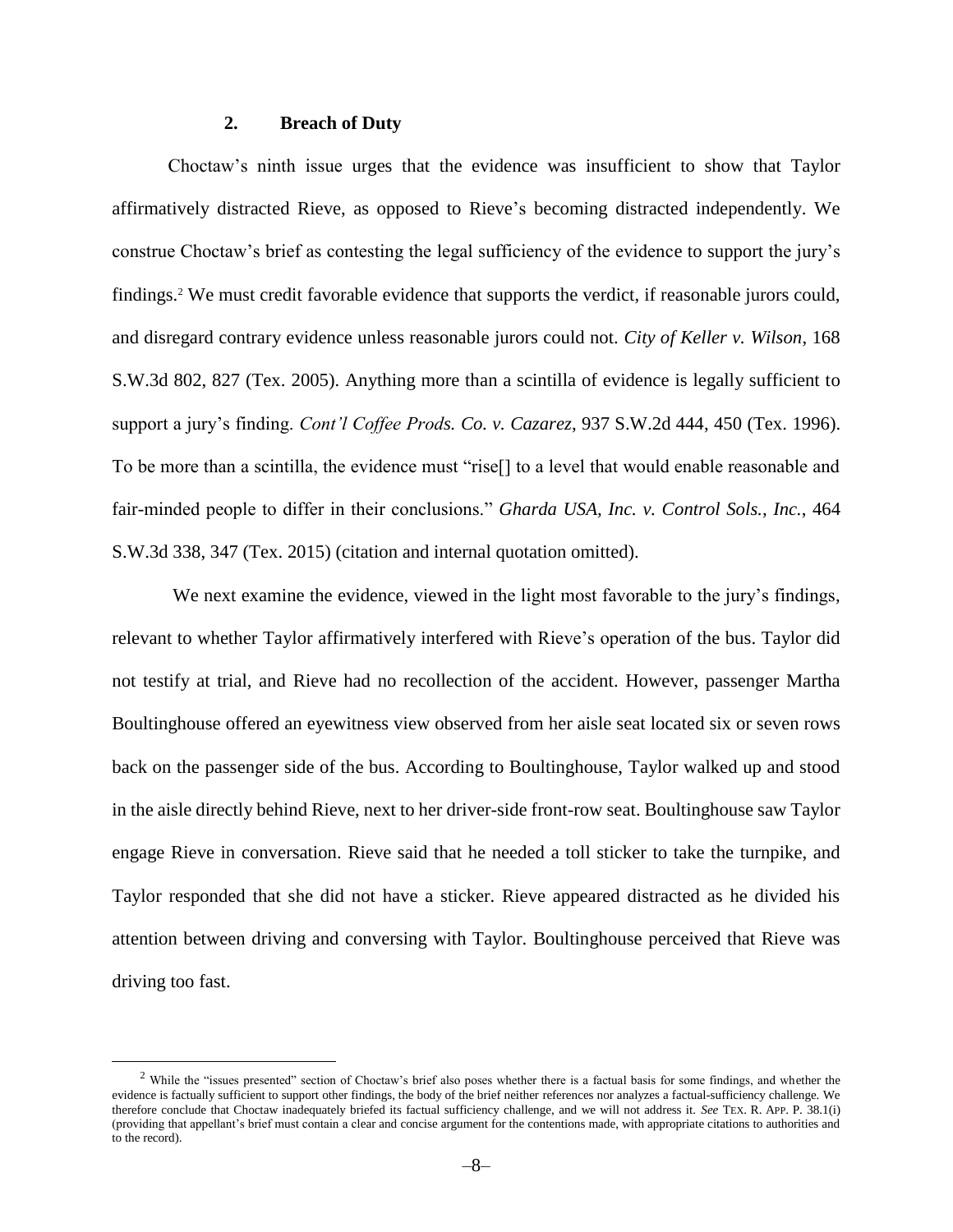Passenger Dorothy Kramer relayed her observations made from her third-row aisle seat on the passenger side. Taylor walked down the aisle toward the back of the bus and then returned to sit in her seat, directly behind Rieve, with her legs in the aisle. Kramer saw Rieve holding something in his hand and talking about toll fees, which led her to believe that he was on his cell phone with Cardinal to seek permission to take the turnpike. Rieve continued to talk with the other party at the same time that he looked over his shoulder and spoke with Taylor. He said that Cardinal had spent over \$700 in toll fees and that he did not have permission to take the turnpike without a toll sticker. As the conversation continued, Taylor offered to pay the toll herself. The conversation was "a little heated," and both Taylor and Rieve appeared irritated. Kramer had difficulty estimating how much time elapsed between the conversation and the accident, nor could she say whether Taylor was sitting or standing at the moment of impact.

Upon viewing the evidence in the light most favorable to the verdict, we conclude that more than a scintilla supports a finding that Taylor actively participated in Rieve's negligence by affirmatively distracting him, thereby causing him to crash the bus. *See Travis v. City of Mesquite*, 830 S.W.3d 94, 98 (Tex. 1992) (noting that there can be concurrent proximate causes of an accident). The jury reasonably could infer that Rieve did not intend to continue on the turnpike but that Taylor stood directly behind him and argued the point, thereby distracting him. Boultinghouse and Kramer confirmed that Rieve appeared irritated and distracted, and Officer Heath Armstrong, who investigated the accident, opined that Taylor's conversation was a factor in causing the accident. This evidence is legally sufficient to support a finding that Taylor affirmatively interfered with Rieve's driving of the bus. We overrule Choctaw's ninth issue.

#### **3. Actual Agency**

We now turn to Choctaw's contention that, even if Taylor were negligent, there is no evidence to support the jury's findings that imputed such negligence to Choctaw. We begin by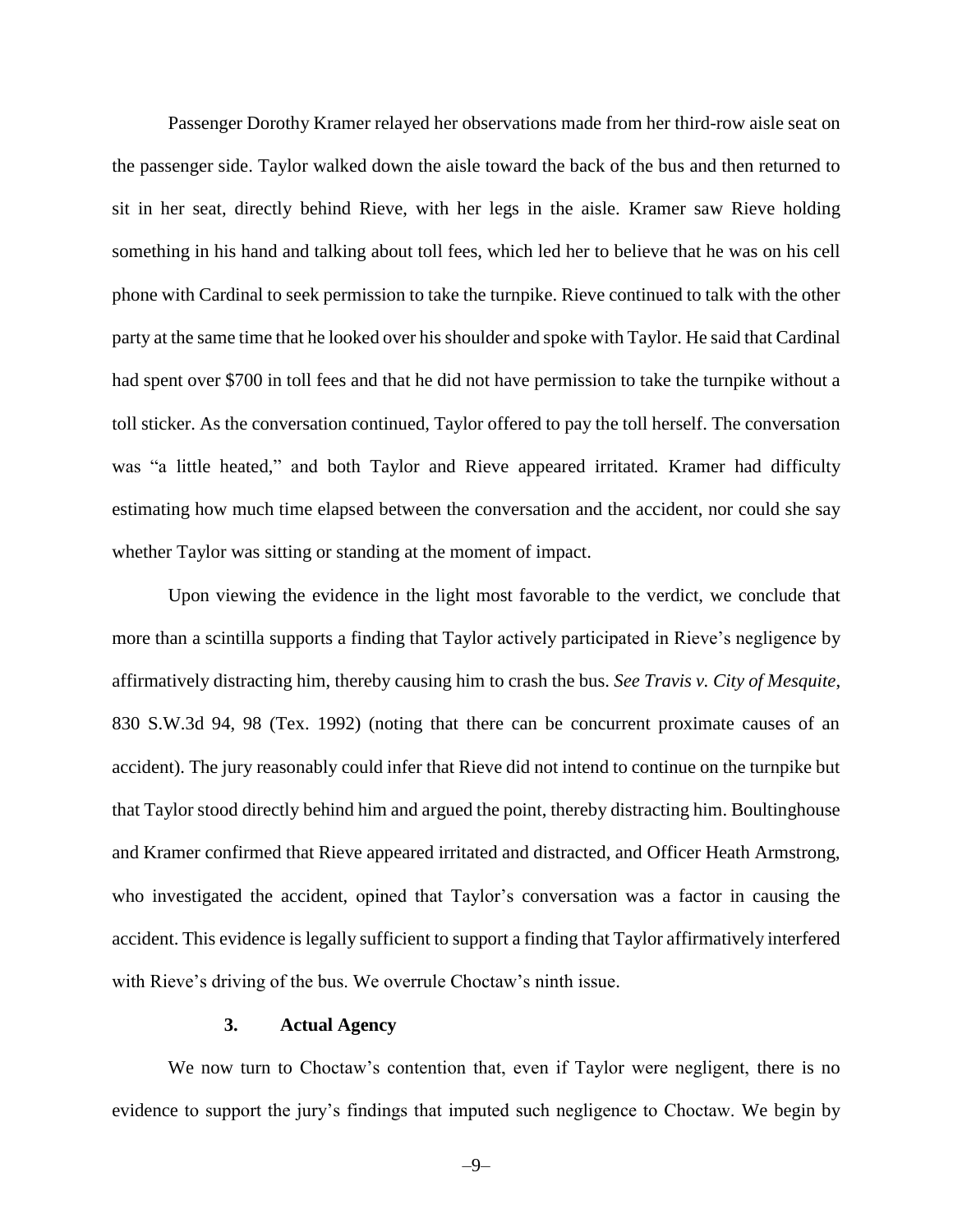considering the finding that Taylor acted on a mission for Choctaw's benefit and subject to its control. This finding was based on the doctrine of "nonemployee mission liability," a form of respondeat superior liability outside of the employment context. *Arvizu v. Estate of Puckett*, 364 S.W.3d 273, 275 n.3 (Tex. 2012) (per curiam). Choctaw has not challenged this finding, though it challenges the jury's separate finding that Taylor was its ostensible agent. We conclude that Choctaw waived any challenge to the nonemployee mission liability finding, TEX. R. APP. P. 38.1(i), and in any event, the evidence was legally sufficient to support the finding.

With respect to the first element of this theory, a mission for Choctaw's benefit, the evidence demonstrates that Choctaw expected to profit up to \$15,000 from a group trip such as Taylor's. The evidence also supports the second element—that Taylor was subject to Choctaw's control. Nona Clutts—Choctaw's Tours and Travel Manager, who was responsible for supervising its group tour coordinators and for enforcing its rules—testified that Taylor was expected to enforce Choctaw's rules and to communicate them to Rieve so that he could enforce them in the event that Taylor was unable to do so.<sup>3</sup> The rules were contained in a Group Tour Acceptance Agreement (GTAA), which Taylor signed. One of the purposes of the GTAA was "to provide the safest . . . transportation for [Choctaw's] passengers." Among other rules, the GTAA provided that (i) "[e]ach passenger must be in a seat," (ii) "[p]assengers should not be up in motion while the bus is in motion," and (iii) "[p]assengers should not distract the driver while driving." Clutts was responsible for implementing corrective actions and had the authority to terminate Taylor should she fail to enforce the GTAA. The foregoing evidence is more than a scintilla that supports the jury's finding that Taylor acted for Choctaw's benefit and subject to its control.

 $\overline{a}$ 

<sup>3</sup> Cardinal's owner, Matt Biran, also acknowledged that Rieve was permitted to enforce Choctaw's rules in addition to Cardinal's, and Rieve testified that he would have obeyed a directive from Taylor, such as to slow down while driving the bus, so long as it did not compromise passenger safety. The rules themselves authorized Rieve to refuse to operate the bus in any way that he felt would compromise passenger safety.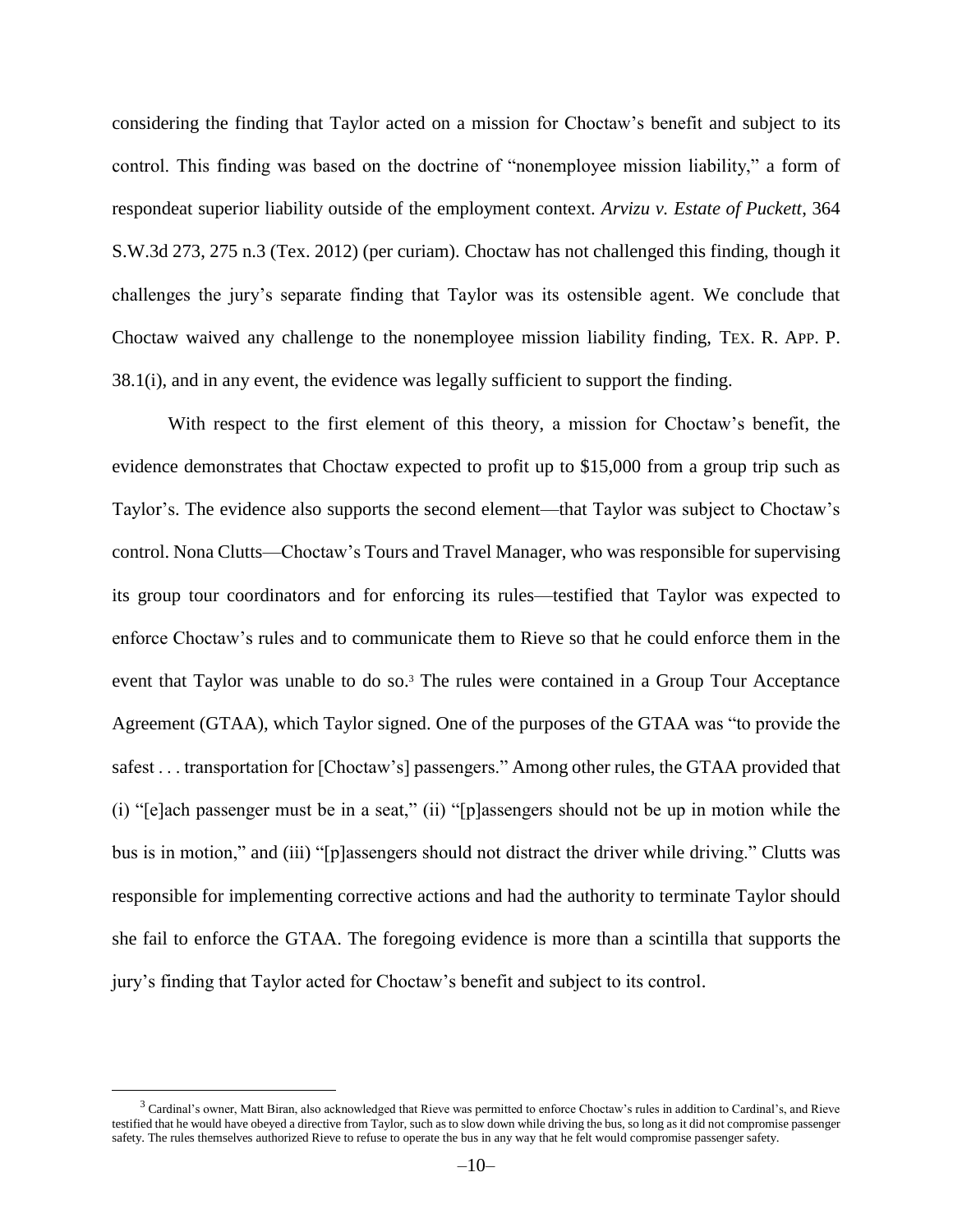Choctaw contends that the GTAA did not apply to a chartered bus or to the specific trip at issue. We disagree. The agreement's reference to the "use of a Choctaw Casino Resort bus" must be considered in the context of the reference that "Choctaw . . . cannot guarantee any specific bus company or driver for your trip." Clutts also agreed that Choctaw would enforce its rules on "whatever kind of bus it is," which undermines Choctaw's contention that the GTAA applied only to a Choctaw-owned bus. In addition, while the agreement signed by Taylor was dated January 2012, over a year prior to the trip in question, it also references both a "first" and "future" trips, thereby implying that a single agreement was intended to cover more than one trip. Consistent with this interpretation, Choctaw's internal policies required its sales agents to verify that "the [GTAA] is current and saved at the designated location." In short, Choctaw's contentions regarding the GTAA do not change our view that the evidence supports the jury's finding that Taylor acted as Choctaw's nonemployee agent.

#### **4. Ostensible Agency**

Notwithstanding our conclusion that the evidence supports the jury's agency finding as to Taylor, we alternatively consider Choctaw's tenth issue, which challenges the sufficiency of the evidence to support the jury's finding that Taylor was Choctaw's ostensible agent. As noted in the court's charge, an ostensible agency relationship is based on estoppel and requires the appellees to show that (i) the deceased passenger plaintiffs, Stanley and Hahn, reasonably believed that Taylor was Choctaw's agent or employee, (ii) this belief was generated by Choctaw's affirmatively holding out Taylor as its agent or employee, or by Choctaw's knowingly permitting Taylor to hold herself out as such, and (iii) Stanley and Hahn justifiably relied on the representation of authority. *Baptist Mem'l Hosp. Sys. v. Simpson*, 969 S.W.2d 945, 949 (Tex. 1998). In the context of "apparent authority," a term synonymous with "ostensible agency," *id.* at 947–48 n.2, such a relationship may arise if Choctaw knowingly permitted Taylor to hold herself out as having authority, or if its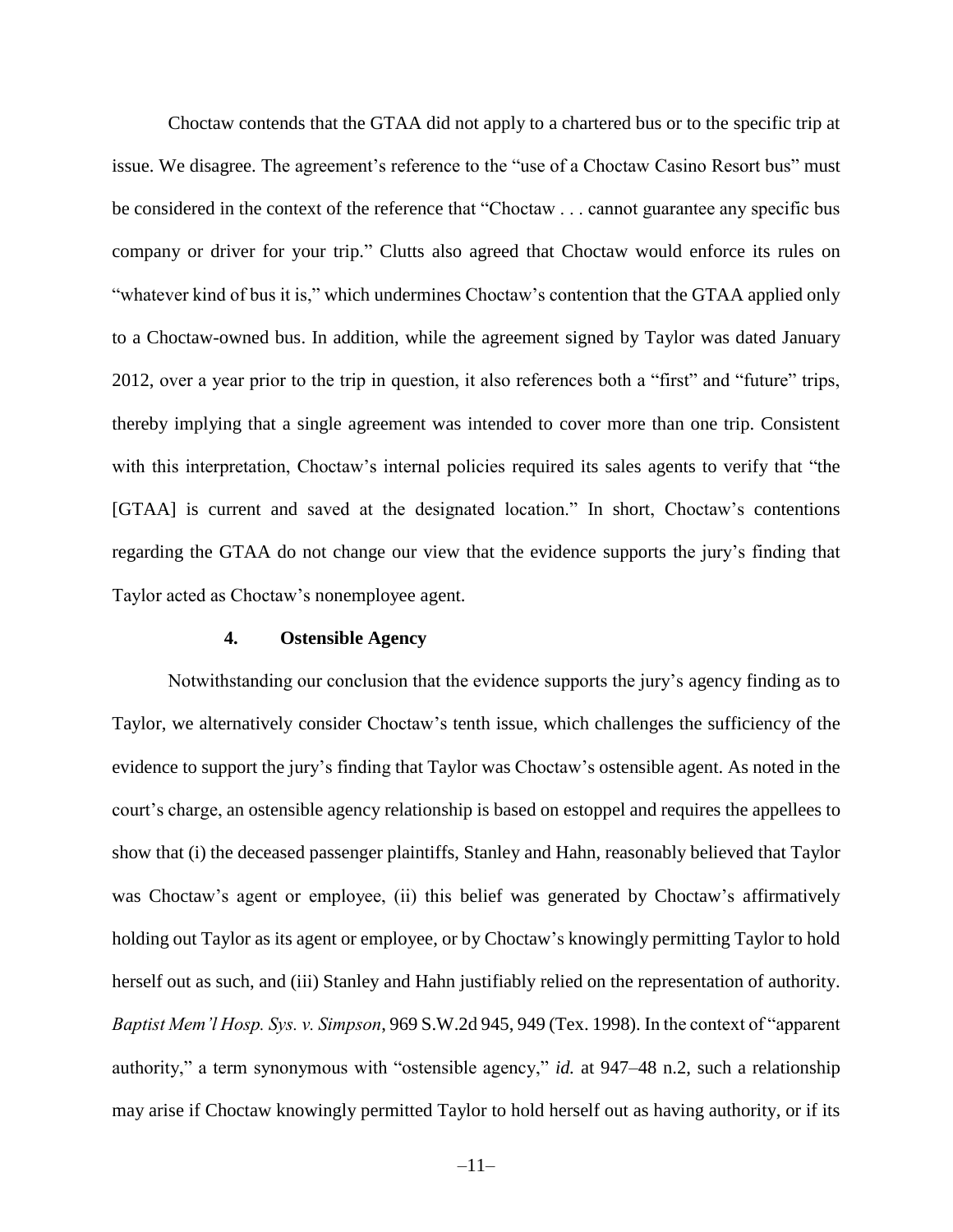actions lacked such ordinary care as to clothe Taylor with the indicia of authority. *Id*. at 949. Moreover, although Stanley and Hahn were unavailable to testify, the jury was properly instructed that a fact could be established by circumstantial evidence.

With these standards in mind, we begin by examining whether Choctaw engaged in conduct that would lead a reasonable passenger to believe that Taylor had actual authority. *See NationsBank, N.A. v. Dilling*, 922 S.W.2d 950, 953 (Tex. 1996) (per curiam) ("A court may consider only the conduct of the principal leading a third party to believe that the agent has authority in determining whether an agent has apparent authority."). Choctaw delegated several responsibilities to Taylor under the GTAA that conveyed the appearance of actual authority. As described previously, the GTAA required Taylor to enforce Choctaw's rules, and Boultinghouse recalled Taylor enforcing one such rule, the prohibition against alcohol on the bus. The GTAA also required that each group member obtain a Player's Club membership, and Clutts agreed that Taylor was responsible for enforcing this requirement with respect to her group members. Boultinghouse also remembered Taylor reminding her fellow passengers to check their Player's Club cards, among the other announcements that Taylor made over the bus microphone.

Based on the foregoing evidence, we conclude that that the jury could have determined that Choctaw's delegation of responsibilities to Taylor under the GTAA created an outward appearance that led Stanley and Hahn to reasonably believe that Taylor was acting on Choctaw's behalf. Nothing in the record suggests that Choctaw discouraged this outward appearance. *See Walker Ins. Servs. v. Bottle Rock Power Corp.*, 108 S.W.3d 538, 551 (Tex. App.—Houston [14th Dist.] 2003, no pet.) (noting importance of lack of disclaimer by principal); *cf. Humble Nat'l Bank v. DCV, Inc.*, 933 S.W.2d 224, 238 (Tex. App.—Houston [14th Dist.] 1996, writ denied) ("Apparent authority is not available where the other contracting party has notice of the limitations of the agent's power."). While Choctaw contends that Taylor acted on behalf of her own group, not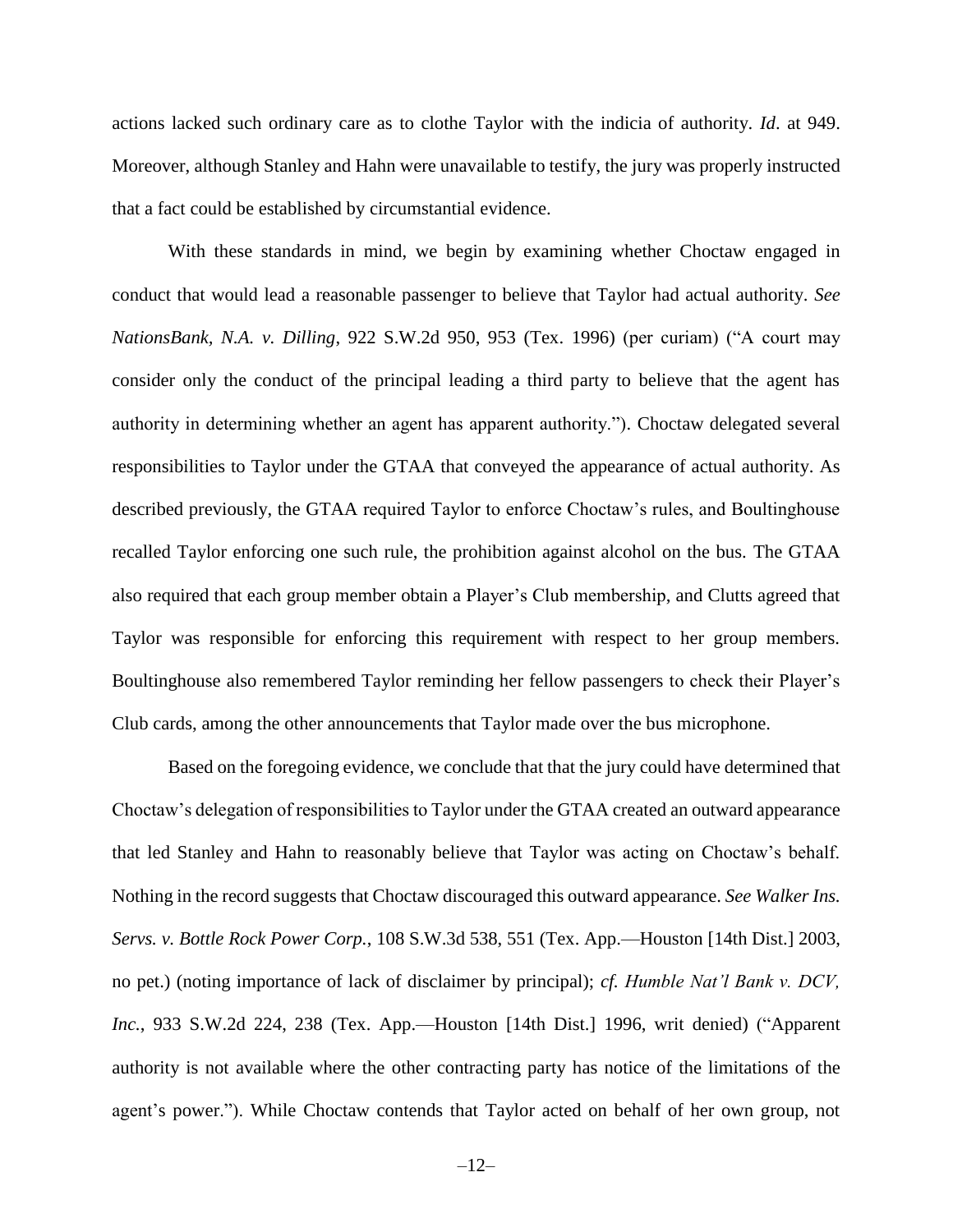Choctaw, the foregoing evidence constitutes more than a scintilla that a reasonable passenger, including plaintiffs Stanley and Hahn, could believe to the contrary. In short, the evidence is legally sufficient to support the jury's ostensible agency finding. We overrule Choctaw's tenth issue.

#### **B. Sufficiency of Evidence to Support Findings Regarding Cardinal and Rieve**

As described previously, the jury found Cardinal and Rieve liable for negligence and held them responsible for seventy-five percent of the appellees' loss. Choctaw's fourth through seventh issues challenge the jury's additional findings that imputed Cardinal's and Rieve's negligence to Choctaw. Such findings are predicated on whether Choctaw retained some control over the manner in which Cardinal and Rieve performed the work that caused the plaintiffs' injuries—i.e., their operation of the bus. *Gonzalez*, 463 S.W.3d at 506.

In Choctaw's view, Cardinal retained exclusive control over the operation of its bus. Choctaw analogizes to *Gonzalez*, in which the Texas Supreme Court held that a plaintiff had offered no evidence that the defendant general contractor met the Texas-law definition of a "motor carrier"—one who "'controls, operates, or directs the operation of one or more vehicles that transport persons or cargo.'" 463 S.W.3d at 501, 503–06 (quoting TEX. TRANSP. CODE § 643.001(6)). Specifically, the plaintiff presented no evidence that the general contractor exercised any control over the subcontractor's trucks or drivers as they transported the cargo to its destination, nor did the general contractor select the particular trucks used. *Id.* at 506. Rather, the circumstances demonstrated that the general contractor merely told the subcontractor where to pick up and deliver the cargo, and also loaded the trucks, which the court held was the role of a shipper, not a motor carrier. *Id.* at 505–06. The court similarly concluded that the general contractor owed no common-law duty to the subcontractor's truck driver, given the absence of any evidence that the general contractor exercised control over the manner in which the subcontractor performed its work. *Id.* at 506–08. In this regard, the court observed that "the 'possibility of control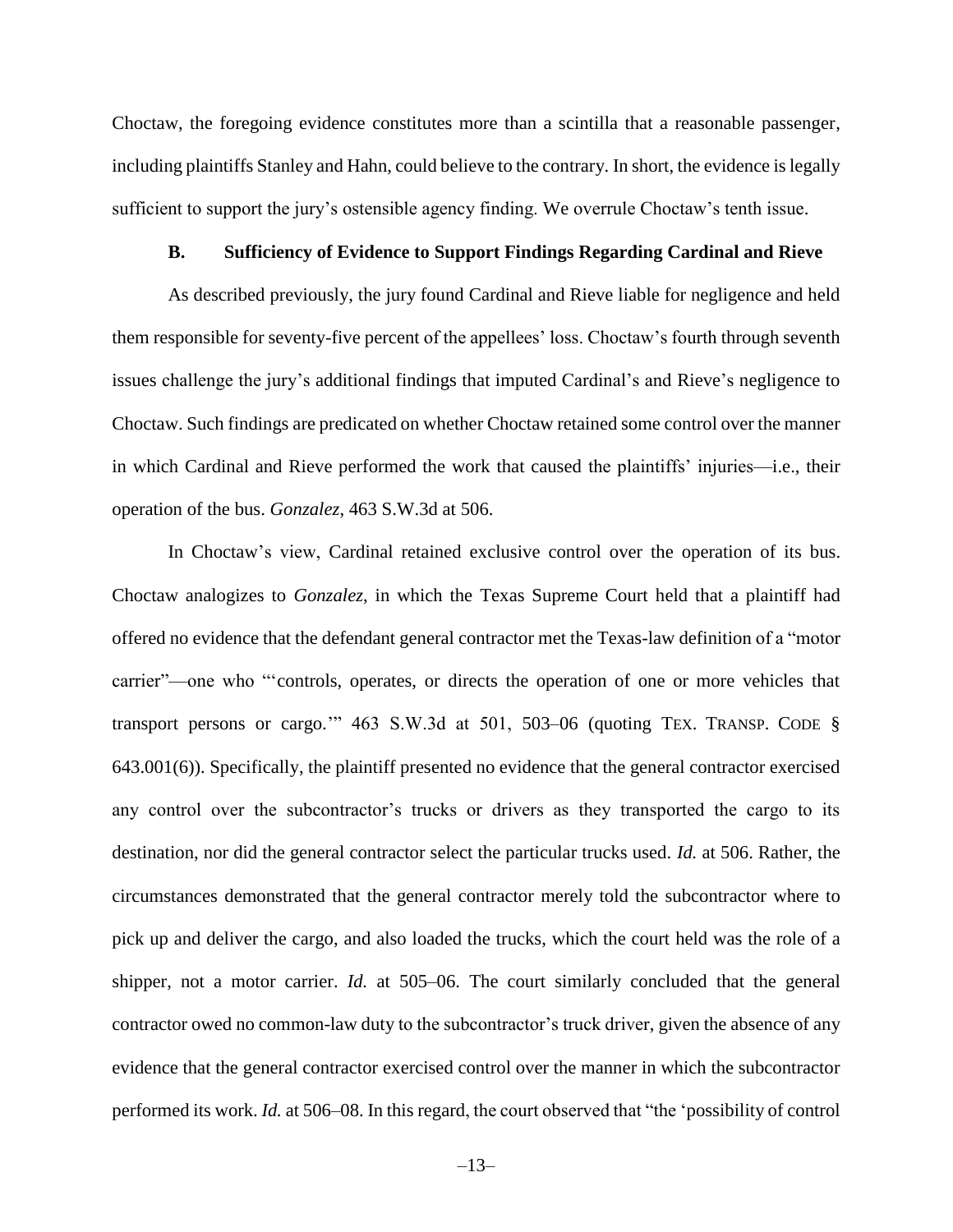is not evidence of a right to control actually retained or exercised.'" *Id.* at 506–07 (quoting *Coastal Marine Serv. of Tex., Inc. v. Lawrence*, 988 S.W.2d 223, 226 (Tex.1999) (internal quotation marks omitted)).

Choctaw urges that, as in *Gonzalez*, there is no evidence that it controlled Cardinal or Rieve. It notes that Cardinal alone selected the bus and the driver (in this case, Rieve) and retained the exclusive right and responsibility to hire, fire, and train the driver. It also refers to Rieve's testimony that he (i) controlled the speed of the bus, (ii) chose the route to be taken, and (iii) was responsible for passenger safety, including paying attention to the roadway while driving the bus. Moreover, it points to Rieve's denial that he was authorized to act on Choctaw's behalf, as evidenced by the fact that he had neither seen nor heard of the GTAA prior to the accident.

The appellees respond that "determining whether someone exercised actual control is generally a question of fact for the jury," *Lee Lewis Const., Inc. v. Harrison*, 70 S.W.3d 778, 783 (Tex. 2001), and that the evidence supports the jury's findings. Under the appellees' theory of the case, Choctaw controlled Rieve through Taylor's "on-site orders" on the bus and through her oversight and approval of Rieve's non-compliance with Choctaw's rules that prohibited distracting the bus driver.

Upon examining the record in the light most favorable to the verdict, we conclude that the evidence is legally sufficient to show that Taylor, as Choctaw's agent, exercised actual control over Cardinal and Rieve through her instructions to Rieve as he drove Cardinal's bus. *Cf. Hoechst-Celanese Corp. v. Mendez*, 967 S.W.2d 354, 357 (Tex. 1998) (per curiam) ("[A]n employer who gives on-site orders . . . on the means or methods to carry out a work order owes the independent contractor employee a duty of reasonable care to protect him from work-related hazards."). More than a scintilla of evidence suggests that Rieve had not planned to take the turnpike, and he did not have permission from Cardinal to do so, but that Taylor ordered him to quickly change his route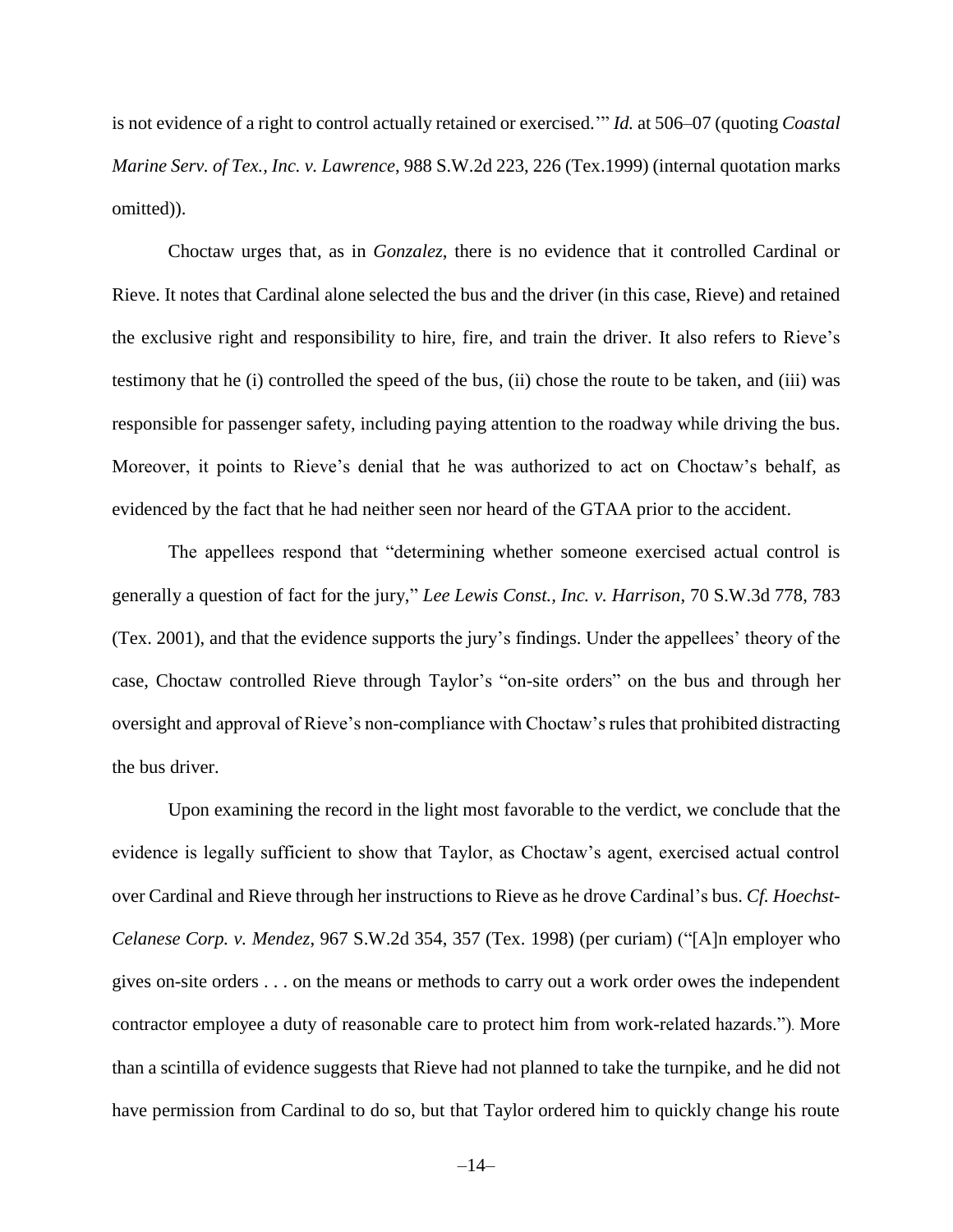onto the turnpike. There is also evidence that Taylor's order under the circumstances violated Choctaw's safety rules and distracted Rieve to the point that he was unable to control the bus. As explained previously, Boultinghouse testified that Taylor walked up and stood directly behind Rieve, in violation of Choctaw's requirement that each passenger "must be in a seat" and "should not be up in motion while the bus is in motion." Kramer testified that Rieve, Taylor, and Cardinal engaged in a three-way conversation, with Rieve turning to address Taylor, in violation of Choctaw's requirement that "[p]assengers should not distract the driver while driving." When Rieve was unable to obtain Cardinal's permission, Taylor apparently refused to concede the point and instead offered to pay the toll herself.

We further conclude that legally sufficient evidence supports a jury determination that Taylor exercised supervisory control over Rieve's operation of the bus. *Cf. Dow Chem. Co. v. Bright*, 89 S.W.3d 602, 609 (Tex. 2002) ("This Court has recognized that a general contractor has actually exercised control of a premises when the general contractor knew of a dangerous condition before an injury occurred and approved acts that were dangerous and unsafe."). By her signature, Taylor acknowledged that she had reviewed and agreed with the GTAA's terms, including its passenger-conduct safety rules. From this evidence, a reasonable juror could infer that Taylor knew of the danger to her fellow passengers if Choctaw's safety rules were not followed. However, despite such knowledge, the foregoing evidence suggests that Taylor specifically approved of Rieve's operation of the bus in an unsafe manner. Such evidence is legally sufficient to support the jury's finding that Choctaw exercised control over Cardinal and Rieve.

Choctaw relies on *Elvir v. Brazos Paving, Inc.*, in which our sister court affirmed a takenothing summary judgment based on the plaintiff's failure to offer evidence of control as necessary to establish its vicarious liability claims. No. 13-16-00546-CV, 2017 WL 3769015, at \*2–5 (Tex. App.—Corpus Christi Aug. 31, 2017, no pet.) (mem. op.). The defendant in *Elvir* was a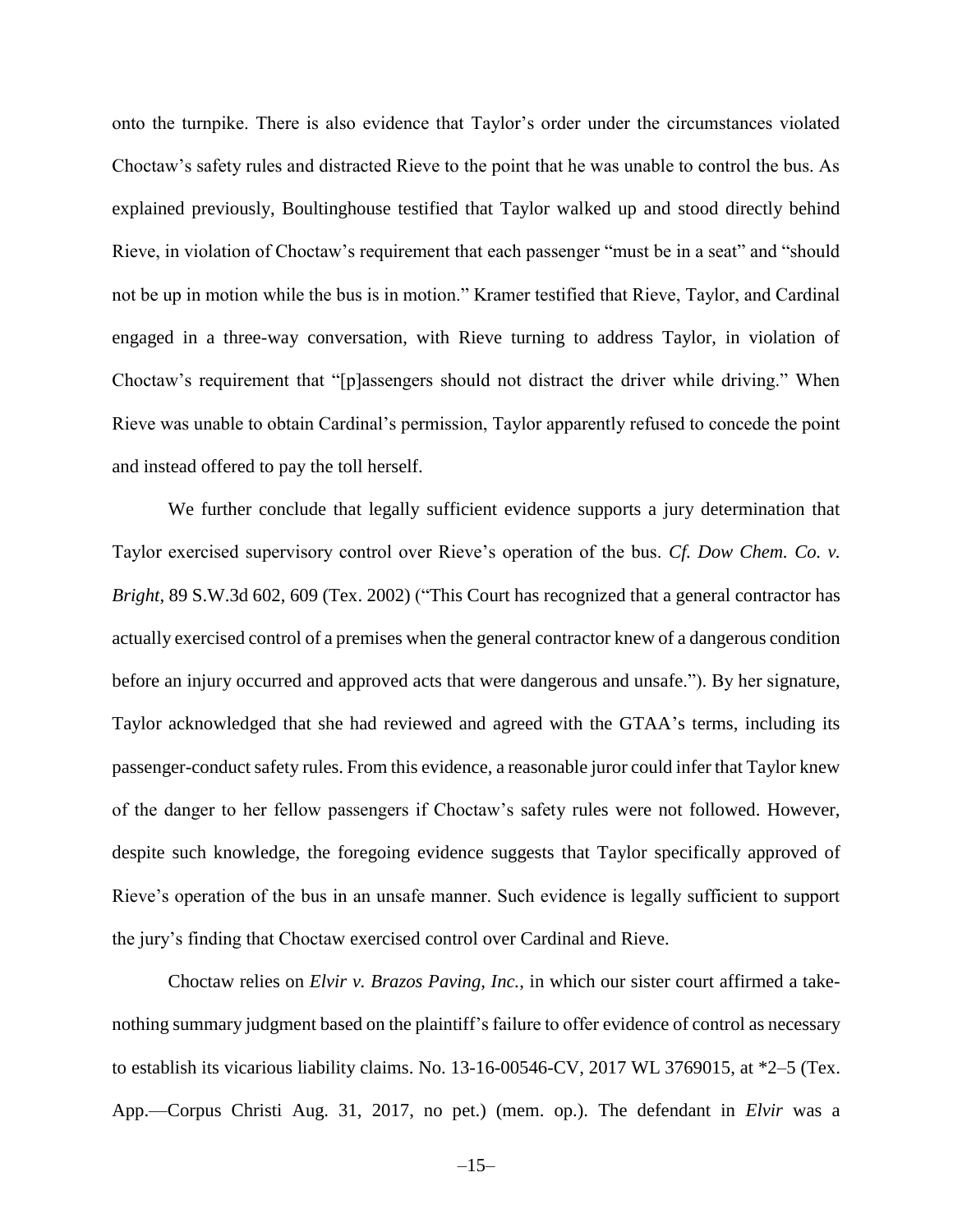subcontractor two tiers removed from the driver whose purported negligence caused the accident in question. *Id.* at \*2–3. The plaintiff offered evidence that (i) the defendant's subcontractor provided other drivers because it had only one available truck, (ii) the work ticket for the job on which the accident occurred referenced the defendant's initials in the "name" section, (iii) the defendant's vice president conceded that before the accident someone knew that the twiceremoved subcontractor was driving a truck to do a job for the defendant, and (iv) the vice president also conceded that the truck was on the road for the defendant's "benefit." *Id.* at \*3, \*5. The court concluded that this evidence failed to show "control" that was "'so persistent,'" and "'acquiescence'" by the contractor that was "'so pronounced as to raise an inference that at the time of the act or omission giving rise to liability, the parties by implied consent and acquiescence had agreed that the principal might have the right to control the details of the work.'" *Id.* at \*5 (quoting *Newspapers, Inc. v. Love*, 380 S.W.2d 582, 592 (Tex. 1964)). Unlike *Elvir*, the case before us contains more than a scintilla of evidence that Choctaw's agent (Taylor) exercised actual control over Rieve's operation of Cardinal's bus and that Rieve acquiesced in Taylor's exercise of control. We thus conclude that *Elvir* is distinguishable from the facts of this case.

We overrule Choctaw's fourth through seventh issues.

#### **III. Jury Charge**

Choctaw's eleventh issue urges that the district court erred in refusing to define the phrase "occurrence in question" in the charge. This phrase was used in each of the questions that the court submitted in its charge. At the charge conference, Choctaw's counsel objected to the lack of a definition for the phrase and requested that the court define the "occurrence in question" as the "bus crash which is alleged to have occurred on or about April 11, 2013, on the George Bush Turnpike in Dallas County, Texas." The court overruled the objection and denied the requested instruction.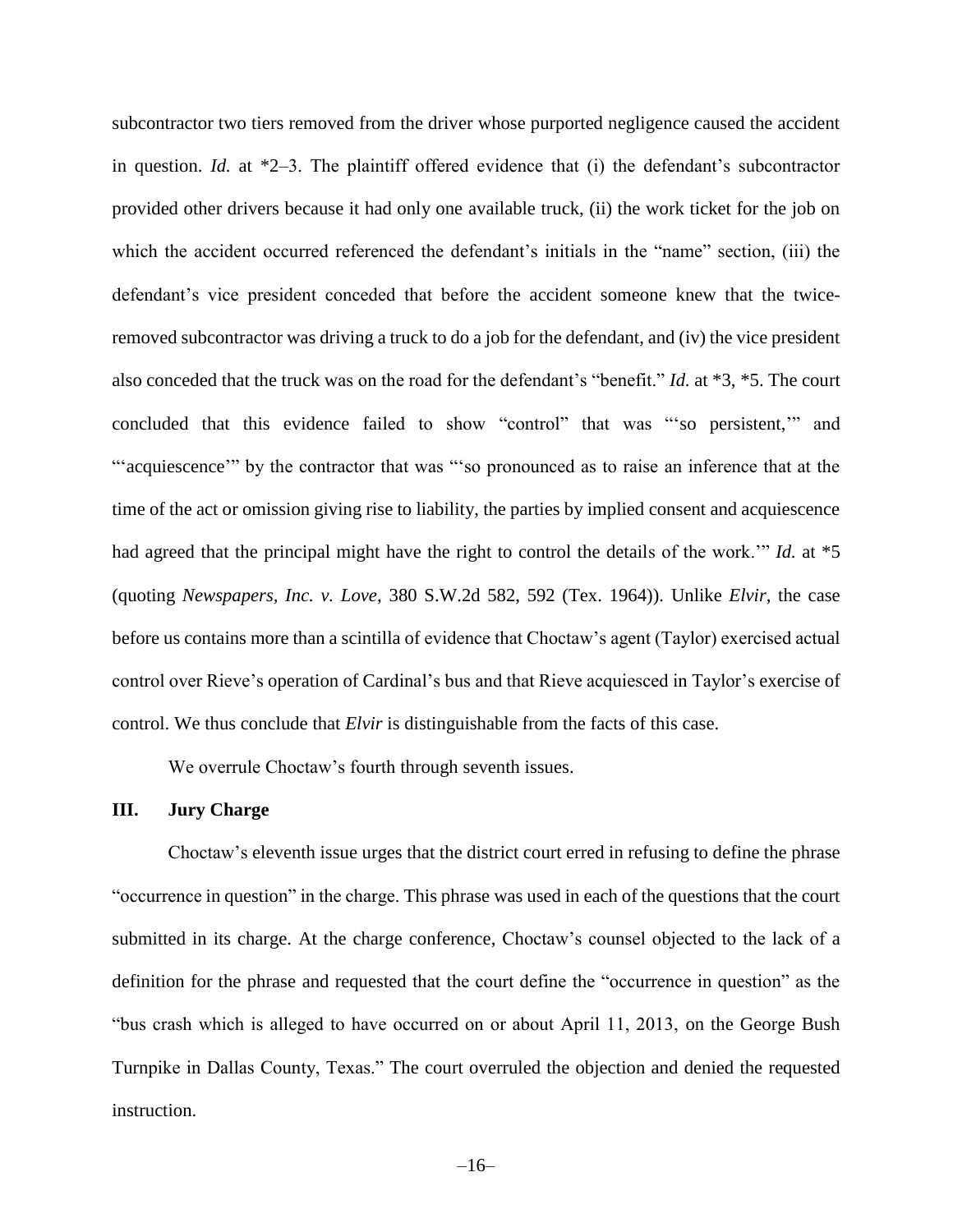During its deliberations, the jury sent a note to the court that inquired how the word "occurrence" should be "interpreted or defined." The jury's note proposed three alternatives: (i) "just the crash," or (ii) "[a]ll happenings leading up to and including the crash," or (iii) "[j]ust the events of the day." Choctaw's counsel renewed its request that the court define "occurrence in question" as the April 11 bus accident. The court instead sent a note to the jury that stated, "since the term 'occurrence' is not specifically defined, you are to use the 'ordinary meaning' of the term . . . which you should determine using your collective understanding considering the totality of the circumstances and evidence that you have heard." The jury did not request further clarification.

This Court has defined "occurrence in question" as the "legal basis of the lawsuit." *Upjohn Co. v. Freeman*, 885 S.W.2d 538, 546 (Tex. App.—Dallas 1994, writ denied). Choctaw contends that the bus accident was the sole basis of this lawsuit and that the court's charge and its subsequent instruction were overly broad by failing to so inform the jury. A trial court has "considerable discretion in deciding what instructions are necessary and proper in submitting issues to the jury." *State Farm Lloyds v. Nicolau*, 951 S.W.2d 444, 451–52 (Tex. 1997) (citing, inter alia, TEX. R. CIV. P. 277). The court is required to define "only those words or phrases given a peculiar and distinctive meaning by law." *Allied Gen. Agency, Inc. v. Moody*, 788 S.W.2d 601, 607 (Tex. App.—Dallas 1990, writ denied). "Words that have no special legal or technical meaning apart from their ordinary usage need not be defined." *Id*.

Choctaw does not contend that the phrase "occurrence in question" had a peculiar meaning that required a definition apart from its ordinary usage. This phrase has been used in other cases without an accompanying definition and is also included in the Texas pattern jury charge. *See, e.g., Bed, Bath & Beyond, Inc. v. Urista*, 211 S.W.3d 753, 755 (Tex. 2006) (noting liability question in broad-form charge that asked whether defendant's negligence "proximately caused the occurrence in question"); Conn. on Pattern Jury Charges, State Bar of Tex., *Texas Pattern Jury Charges:*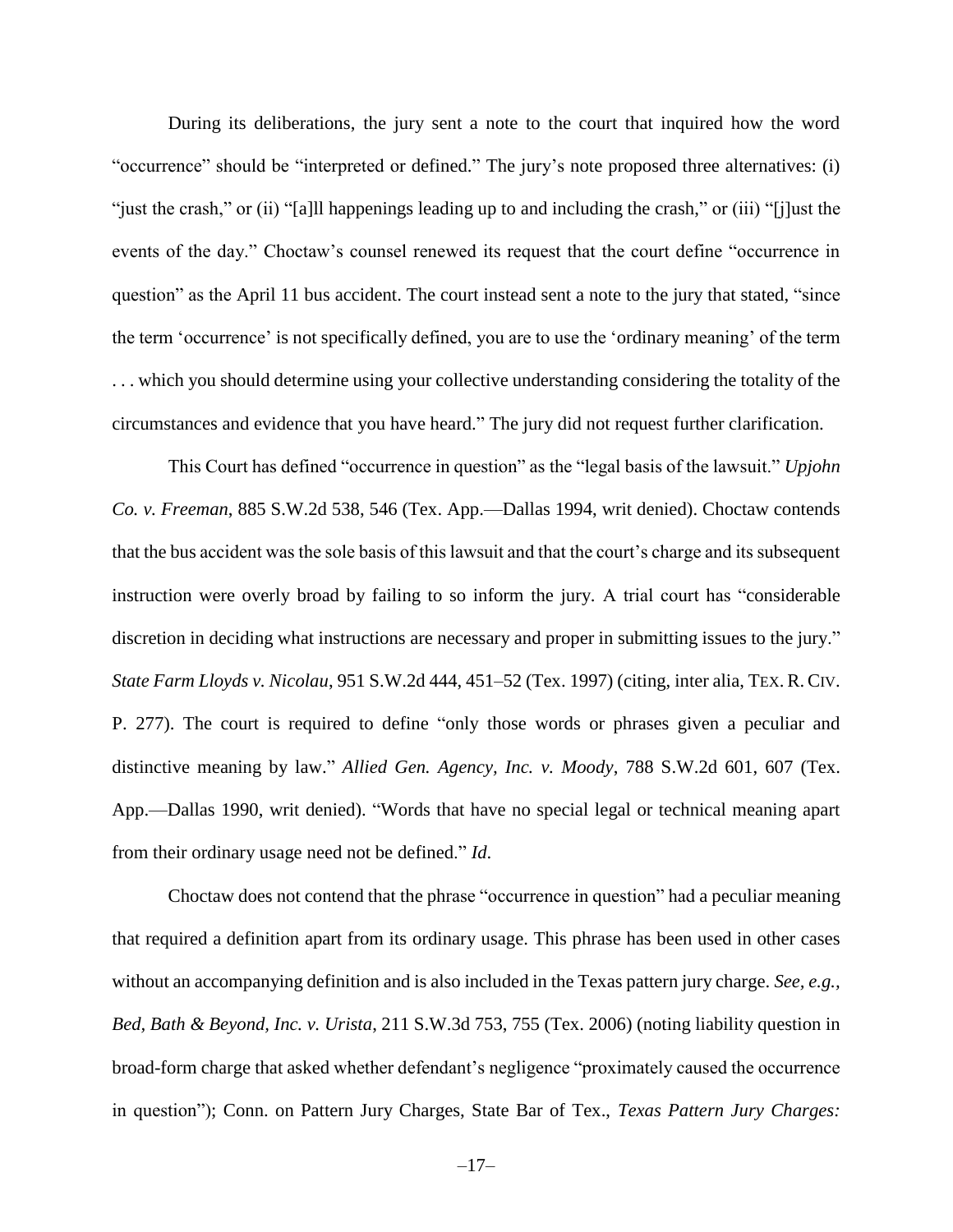*General Negligence, Intentional Torts, and Worker's Compensation* PJC 4.1 (2016) (including "[*injury*] [*occurrence*] in question" in broad-form submission on negligence claims). In addition, the definition proposed by Choctaw would have unduly restricted the jury's application of the phrase "occurrence in question" in the context of the charge's vicarious liability questions. These questions asked whether, "during the occurrence in question," Choctaw exercised the requisite control over Taylor, Cardinal, and Rieve, and whether there was an "ostensible agency" or "borrowed employee" relationship. Had the trial court included the "occurrence" definition requested by Choctaw, which was limited to the crash itself, this definition effectively would have precluded the jury from considering Taylor's conduct in the moments that preceded the crash. We conclude that the trial court did not err in declining to include such a definition in the charge. *Cf. Redwine v. AAA Life Ins. Co.*, 852 S.W.2d 10, 14 (Tex. App.—Dallas 1993, no writ) (noting that the charge "may not comment on the evidence or the weight thereof"). We overrule Choctaw's eleventh issue.

#### **IV. Evidentiary Issues**

Choctaw also challenges several of the district court's evidentiary rulings. The admission or exclusion of evidence is committed to the trial court's sound discretion. *Interstate Northborough P'ship v. State*, 66 S.W.3d 213, 220 (Tex. 2001).

#### **A. Evidence Regarding Federal Law**

Choctaw's twelfth issue contends that the district court erred in excluding evidence, including Choctaw's expert witness testimony, regarding the Federal Motor Carrier Safety Regulations (FMCSR), which are the regulations applicable to federally licensed common carriers. During opening statements, counsel referenced the FMCSR and the experts who would testify about them. However, at the conclusion of the second day of trial, the district court raised with counsel whether evidence regarding the FMCSR related solely to a question of law—the existence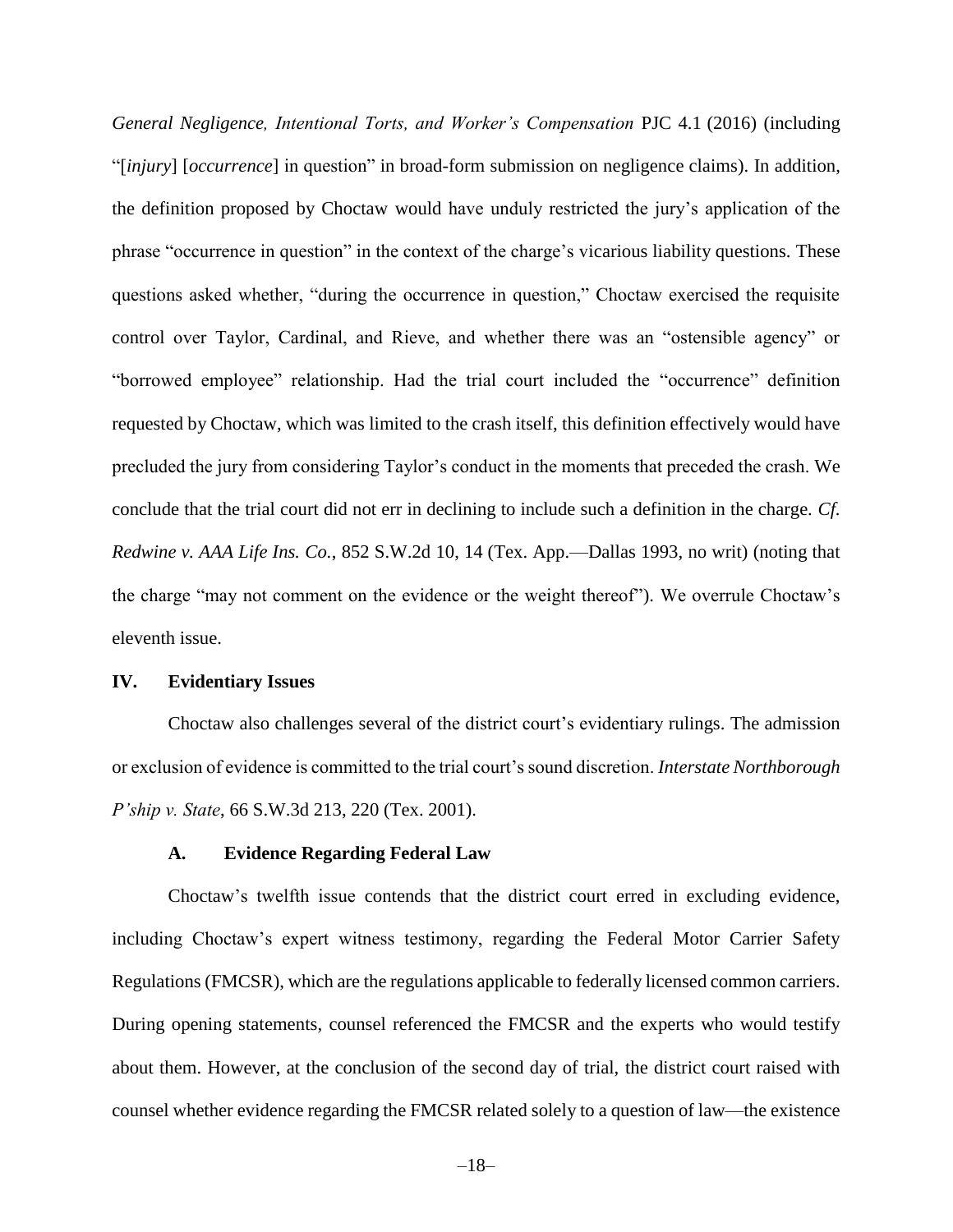of a duty—that was within the sole province of the court. After discussing the matter further with counsel, the court ruled that it would exclude such evidence, including the parties' competing expert testimony, based on Rule of Evidence 702. *See* TEX. R. EVID. 702 (permitting expert testimony if the expert's specialized knowledge will help the trier of fact to understand the evidence or to determine a fact in issue). Choctaw requested a mistrial, which the court denied.

In light of the district court's rulings, the appellees filed a motion to exclude Choctaw's experts and urged grounds that tracked the court's stated concerns. The court signed an order granting the appellees' motion. Thereafter, Choctaw made an offer of proof regarding what its federal-law experts would have testified to had they been permitted. It also formally offered its experts and requested that the court reconsider its prior ruling. The court denied Choctaw's request.

Choctaw makes no specific complaint regarding the merits of the district court's evidentiary ruling regarding its FMCSR evidence. It instead contends that the ruling was "out of the blue," i.e., before the appellees had lodged an objection to its experts. Assuming that an objection was required here, the record reflects that the appellees lodged such an objection in their motion to exclude, which was filed prior to Choctaw's formal offer of its experts' testimony. Accordingly, the appellees' objection was timely. *See Maritime Overseas Corp. v. Ellis*, 971 S.W.2d 402, 409–10 (Tex.1998) (noting that a party may object to scientific evidence either before trial or when the evidence is offered).

Choctaw also complains that its experts were excluded without a Rule 104 hearing, which it claims should have been conducted prior to voir dire. *See* TEX. R. EVID. 104(a), (c) (requiring court to decide preliminary questions about whether a witness is qualified, and providing that such determinations should be made outside the presence of the jury "if justice so requires"). Choctaw cites no authority that a Rule 104 hearing must be conducted prior to voir dire, and the rule on its face contains no such requirement. The district court conducted a Rule 104 hearing during the trial,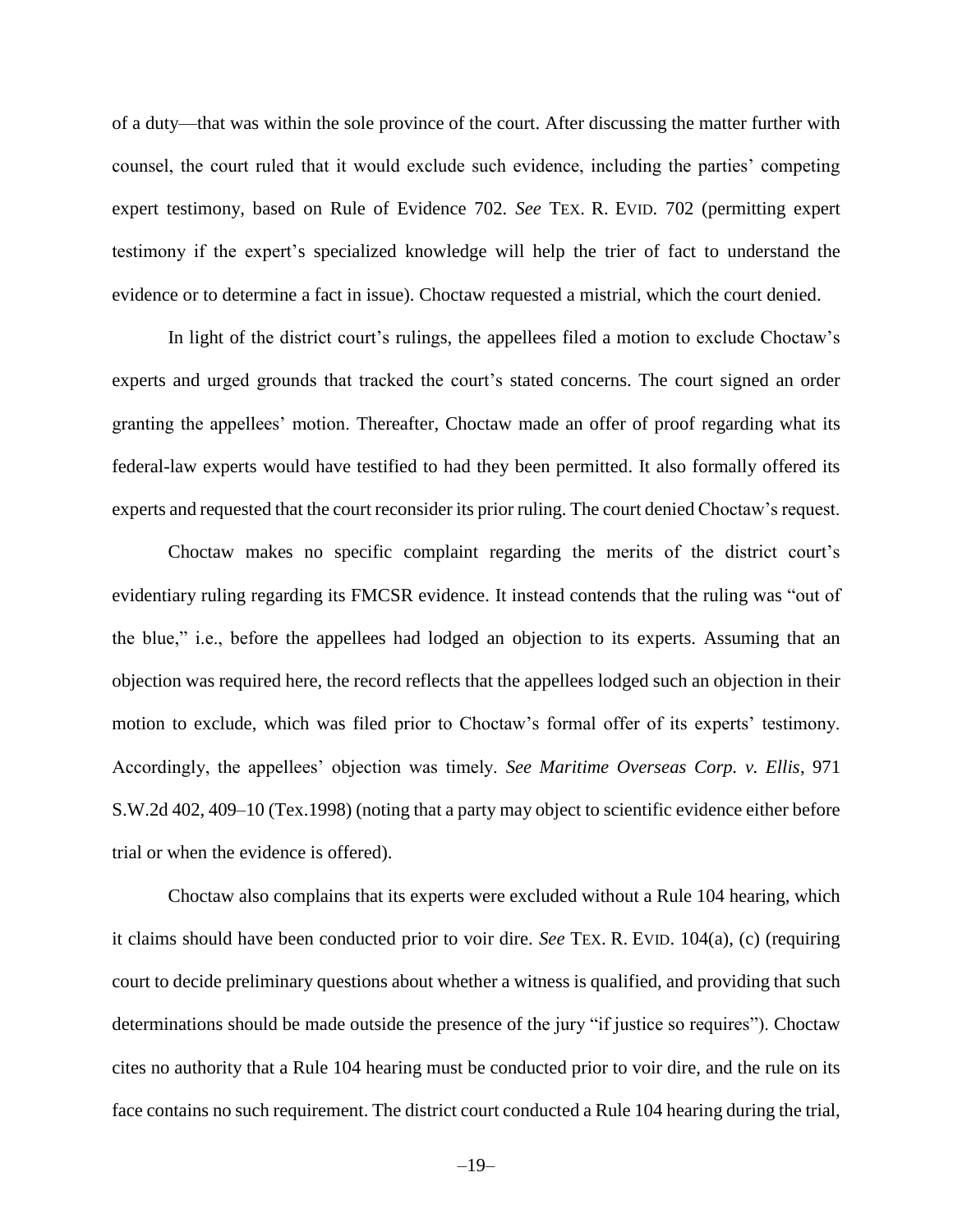as it expressly acknowledged on the record. In light of the foregoing, we conclude that the court did not abuse its discretion in excluding Choctaw's evidence regarding the FMCSR. We overrule Choctaw's twelfth issue.

#### **B. Deposition Testimony**

Choctaw's fifteenth issue urges that the trial court erred in admitting deposition testimony.

#### **1. Liability Insurance**

Over Choctaw's objection, Clutts testified that Choctaw required the independent charter companies that it retained to carry \$5 million in liability insurance coverage and to include Choctaw as an additional insured under such coverage. Choctaw urges that this testimony should have been excluded under Rule 411 of the Texas Rules of Evidence. TEX. R. EVID. 411. We disagree. Rule 411 permits a court to admit evidence of liability insurance for a purpose other than proving that a party acted negligently—for example, as pertinent to this case, to prove control. *Id.* The inclusion of Choctaw as an additional insured on Cardinal's policy was relevant to the question of whether Choctaw controlled Cardinal. We thus conclude that the trial court did not abuse its discretion in admitting this evidence.

In addition, even had the trial court erred, Choctaw itself offered three police reports into evidence that referenced the name and policy number of Cardinal's insurance company. A party may not complain of the admission of improper evidence when he himself introduced the same or similar evidence. *Sw. Elec. Power Co. v. Burlington N. R.R. Co.*, 966 S.W.2d 467, 473 (Tex.1998). Choctaw has therefore waived the purported error.

#### **2. Rieve's Driving History**

The district court also admitted testimony from Rieve and two other witnesses regarding Rieve's involvement in a fatal accident in 1998 while driving a bus. Choctaw contends that this evidence should not have been admitted, based upon *Huckaby v. A.G. Perry & Son, Inc.*, 20 S.W.3d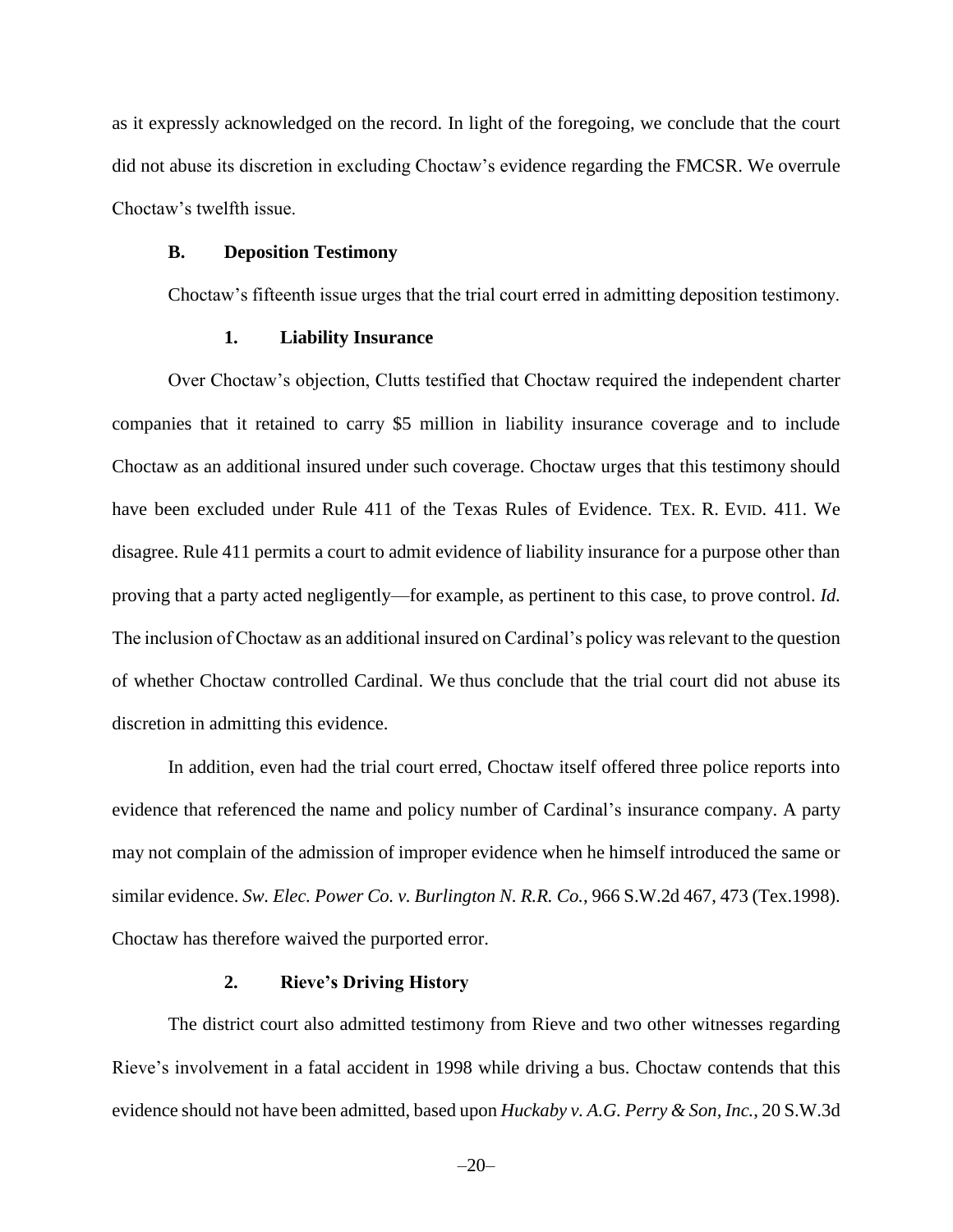194 (Tex. App.—Texarkana 2000, pet. denied). Our sister court in *Huckaby* held that the trial court erred in admitting evidence of prior accidents without a predicate demonstrating that the accidents occurred "'under reasonably similar but not necessarily identical circumstances.'" *Id.* at 201–02 (quoting *Missouri Pacific R.R. Co. v. Cooper*, 563 S.W.2d 233, 236 (Tex.1978)). Based on *Huckaby*, Choctaw contends that the appellees failed to establish the necessary predicate to justify the admission of evidence regarding prior accidents involving Rieve.

We conclude that *Huckaby* is distinguishable. Unlike *Huckaby*, the appellees in this case asserted a negligent retention claim against Choctaw. The evidence of Rieve's involvement in a prior fatal accident was relevant to this claim. *See Atlantic Indus., Inc. v. Blair*, 457 S.W.3d 511, 518 (Tex. App.—El Paso 2014), *reversed on other grounds*, 482 S.W.3d 57 (Tex. 2016) (per curiam) (concluding that evidence of driver's prior arrests for driving while intoxicated supported jury's finding that driver was reckless for purposes of establishing negligent entrustment claim against driver's employer); *Estate of Arlington v. Fields*, 578 S.W.2d 173, 179 (Tex. Civ. App. Tyler—1979, writ ref'd n.r.e.) (noting that in negligent hiring cases, "the servant's character is then in issue and may be proven by evidence of . . . specific conduct for the purpose of showing that the master knew or . . . should have known of the servant's incompetence"). The trial court thus did not abuse its discretion in admitting the foregoing evidence. In addition, Choctaw has not shown how the admission of the evidence was harmful given that the jury found in Choctaw's favor with respect to the negligent entrustment claim asserted against it. *See* TEX. R. APP. P. 44.1(a)(1) (precluding reversal unless error probably caused rendition of an improper judgment). For each of these reasons, we overrule Choctaw's fifteenth issue.

#### **V. Pretrial Issues**

Choctaw's thirteenth issue asserts that the district court erred in allowing the appellees to amend their petition and in denying Choctaw's motion for a continuance to obtain discovery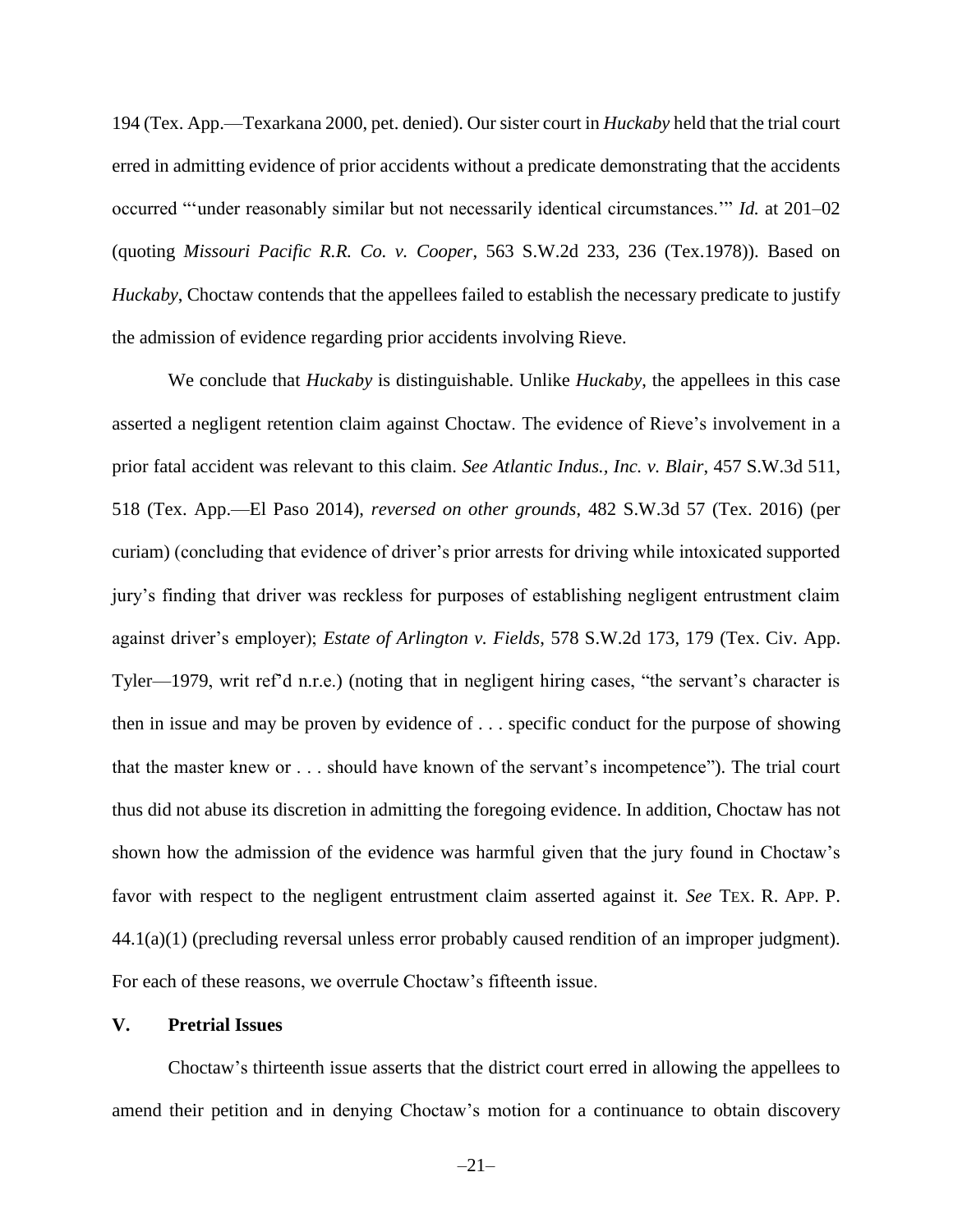relevant to the appellees' newly alleged facts and theories of recovery. Thirty-two days before trial, and well after the court-ordered deadlines for pleading amendments and discovery had expired, the appellees sought leave to amend their petition to allege that Choctaw was vicariously liable based on Taylor's negligence. The district court granted the appellees' motion twenty-five days before the trial was scheduled to begin. Choctaw filed a verified motion to continue the trial so as to permit it to take additional discovery to address the appellees' amended pleading. Choctaw's motion, and its reply brief in support thereof, attached affidavits from its counsel that described the witnesses that Choctaw wished to depose in light of the appellees' amended pleadings. The court denied Choctaw's motion.

Choctaw asserts that the district court abused its discretion in allowing the appellees to "amend their pleadings to allege new theories for the imposition of vicarious liability . . . based on Taylor's conduct." Generally, a party may amend its pleadings up to the deadline unless the amended pleadings operate as a surprise to the opposing party. TEX. R. CIV. P. 63. Even after the deadline has passed, the trial court has no discretion to refuse an amendment unless (i) the opposing party presents evidence of surprise or prejudice, or (ii) the amendment asserts a new cause of action or defense, and thus is prejudicial on its face, and the opposing party objects to the amendment. *G.R.A.V.I.T.Y. Enters., Inc. v. Reece Supply Co.*, 177 S.W.3d 537, 542 (Tex. App.—Dallas 2005, no pet.). The mere fact that an amended pleading asserts a new cause of action does not prejudice the opposing party as a matter of law. *Smith Detective Agency & Nightwatch Serv., Inc. v. Stanley Smith Sec., Inc.*, 938 S.W.2d 743, 749 (Tex. App.—Dallas 1996, writ denied). Instead, the amended pleading must be evaluated in the context of the record of the entire case. *Id.*

The only prejudice that Choctaw claims from the appellees' amended petition is that it was denied the opportunity to obtain discovery related to the appellees' new allegations. The thrust of Choctaw's complaint is that the district court abused its discretion in denying Choctaw's motion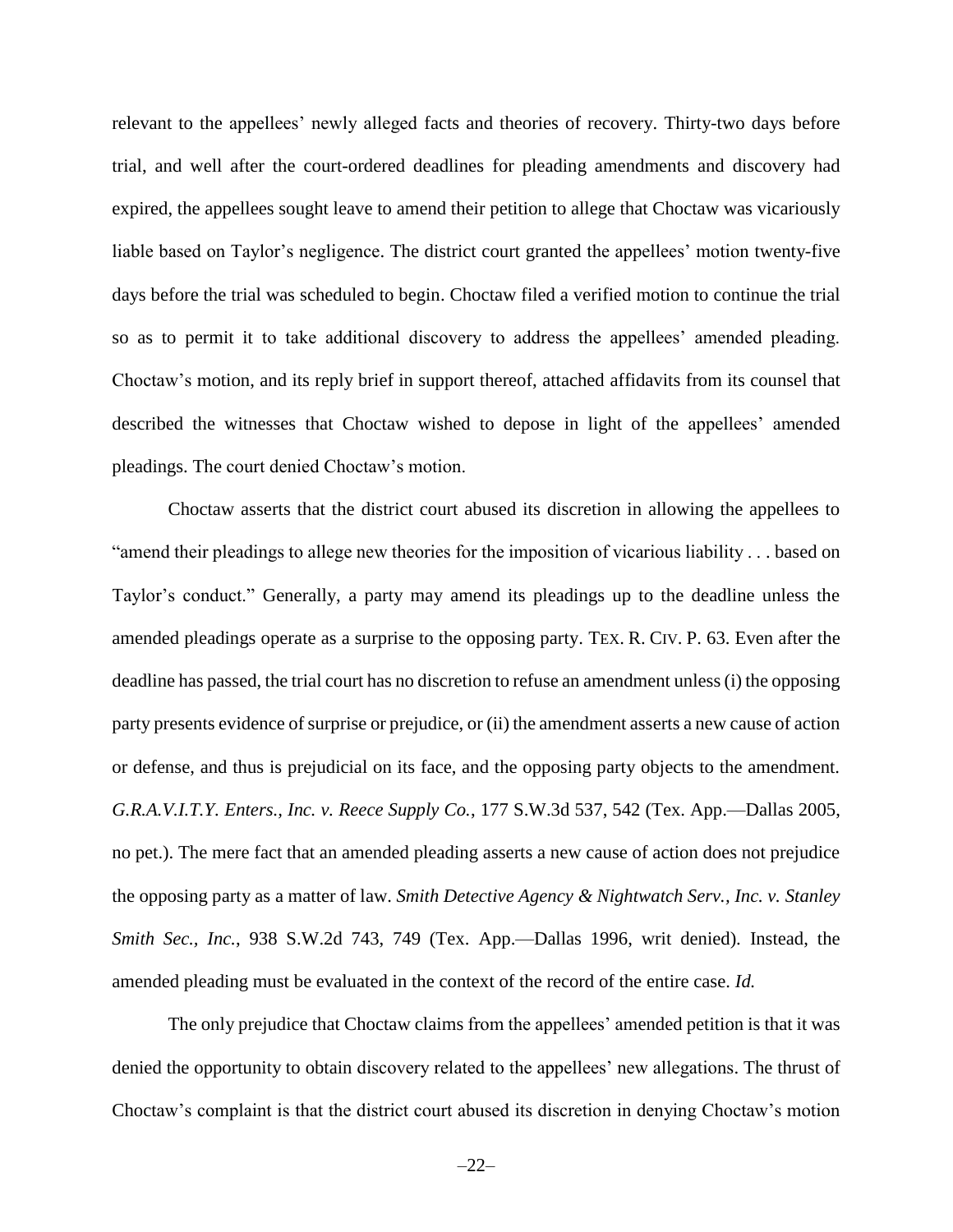for continuance. The grant or denial of such a motion is within the trial court's sound discretion and will not be disturbed absent a clear abuse of discretion. *Villegas v. Carter*, 711 S.W.2d 624, 626 (Tex. 1986). Choctaw relies upon Rule 190.5 of the Rules of Civil Procedure, which provides that a trial court must modify a discovery control plan and allow additional discovery related to new pleadings if (i) the pleadings were filed after the discovery deadline, and (ii) the adverse party would be unfairly prejudiced without such additional discovery. TEX. R. CIV. P. 190.5(a). It cites *In re Marathon Oil (E. Tex.), L.P.*, in which our sister court held that a district court abused its discretion in denying a party's motion for continuance following pleading amendments by the opposing party that alleged, for the first time, several new claims and defenses twenty-five days before trial. No. 12-13-00182-CV, 2013 WL 4011551, at \*2–3 (Tex. App. —Tyler Aug. 7. 2013, orig. proceeding) (mem. op.). The *Marathon Oil* court noted that "[a] defendant is 'not required to guess what unpleaded claims might apply and negate them.'" *Id.* at \*3 (quoting *Via Net v. TIG Ins. Co.*, 211 S.W.3d 310, 313 (Tex. 2006) (per curiam)).

Of the new theories asserted by the appellees in their amended petition, the only theory that Choctaw complains about on appeal is the appellees' claim that Taylor distracted Rieve as he drove Cardinal's bus. However, the record reflects that, at least twenty months before the discovery deadline closed, the appellees had generally asserted that Cardinal was subject to Choctaw's control. Relevant to this theory, Choctaw asked Rieve and Kramer in their depositions regarding their recollection of Taylor's conduct on the bus in the moments that preceded the accident. In light of this discovery obtained by Choctaw, the trial court could have reasonably concluded that Choctaw failed to establish that it would be unfairly prejudiced if the trial deadline were not extended so that it could seek additional discovery.<sup>4</sup> We hold that the trial court did not abuse its

 $\overline{a}$ 

 $<sup>4</sup>$  In addition, even after the court denied Choctaw's continuance motion, Choctaw questioned Boultinghouse regarding Taylor's conduct in a</sup> deposition taken after the discovery deadline by agreement of the parties.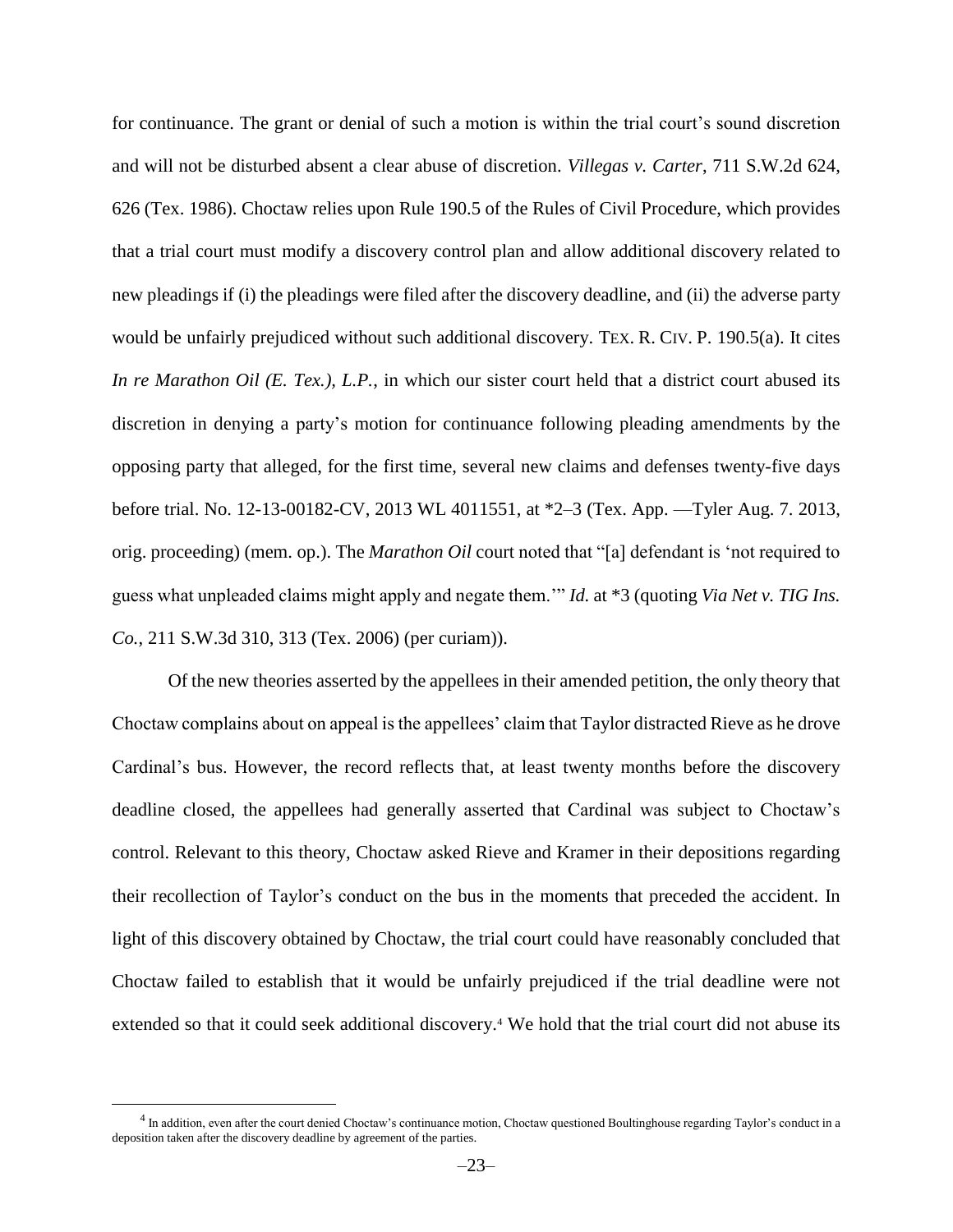discretion in granting the appellees leave to amend and in denying Choctaw's motion for continuance. We overrule Choctaw's thirteenth issue.

#### **VI. Pain and Suffering**

Choctaw's fourteenth issue contends that the evidence is legally insufficient to support the jury's award of \$3.25 million for the pain and suffering and mental anguish suffered by plaintiff Hahn as a result of the accident. The jury is afforded a great deal of discretion in awarding damages for pain and suffering. *Ten Hagen Excavating, Inc. v. Castro-Lopez*, 503 S.W.3d 463, 487 (Tex. App.—Dallas 2016, pet. denied). Evidence of past pain and mental anguish may be proven through circumstantial evidence. *Id.* If there is no direct evidence of pain, the jury may infer the occurrence of pain from the nature of the injury. *Id.* Moreover, consciousness of approaching death can be considered in evaluating mental anguish. *SunBridge Healthcare Corp. v. Penny*, 160 S.W.3d 230, 251–52 (Tex. App.—Texarkana 2005, no pet.).

Robert Pacheco, a "Good Samaritan" who witnessed the accident, entered the bus to assist. He saw Hahn pinned under an object that he could not identify. Her feet were "kind of wiggling a little bit," in an apparent attempt to free herself. With the help of another Good Samaritan, Pacheco attempted to lift up the corner of the bus to free Hahn. He was unsuccessful, and Hahn's body stopped moving thirty seconds or a minute later. In total, Pacheco estimated that less than ten minutes elapsed between the crash and when Hahn stopped moving. While Choctaw urges that Pacheco could not specify how much time elapsed until he reached Hahn's body, it does not dispute that Hahn was "using [her] feet to get out" for at least thirty seconds after Pacheco reached her and up to ten minutes after the crash.

In addition, the Dallas County Medical Examiner, Dr. Tracy Dyer, testified regarding the severity of Hahn's fatal injuries. Dyer also stated that, had she known of Pacheco's testimony when she prepared her autopsy report, she likely would have added "positional asphyxia"—i.e.,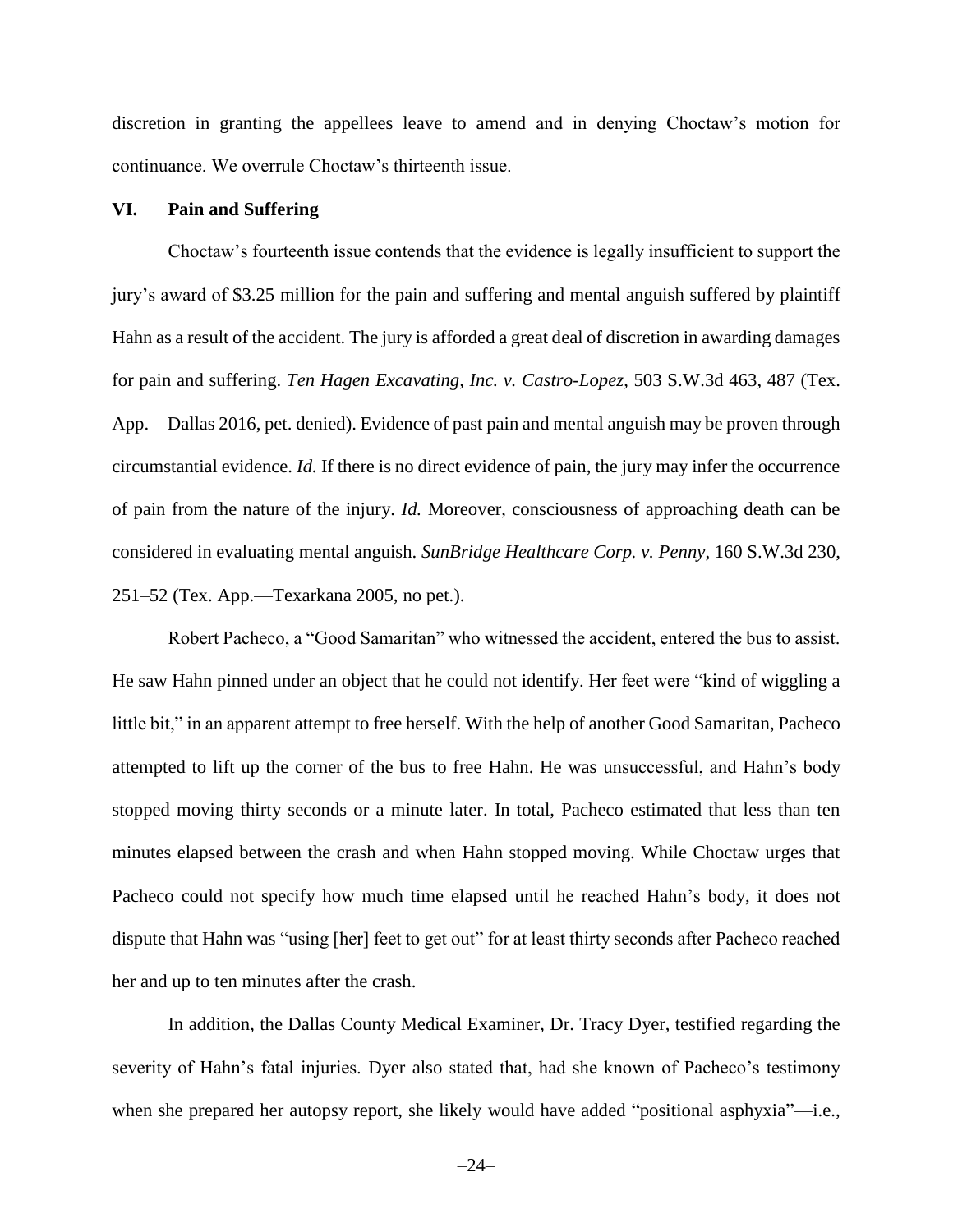"a pinning"—as a cause of Hahn's death in addition to the blunt force injuries that she suffered. While Dyer conceded that she could not definitively state whether Hahn experienced pain and suffering following the crash, we conclude that the foregoing evidence is legally sufficient to support the jury's award. We overrule Choctaw's fourteenth issue.

## **CONCLUSION**

We affirm the judgment of the district court.

/Jason Boatright/ JASON BOATRIGHT **JUSTICE** 

161011F.P05